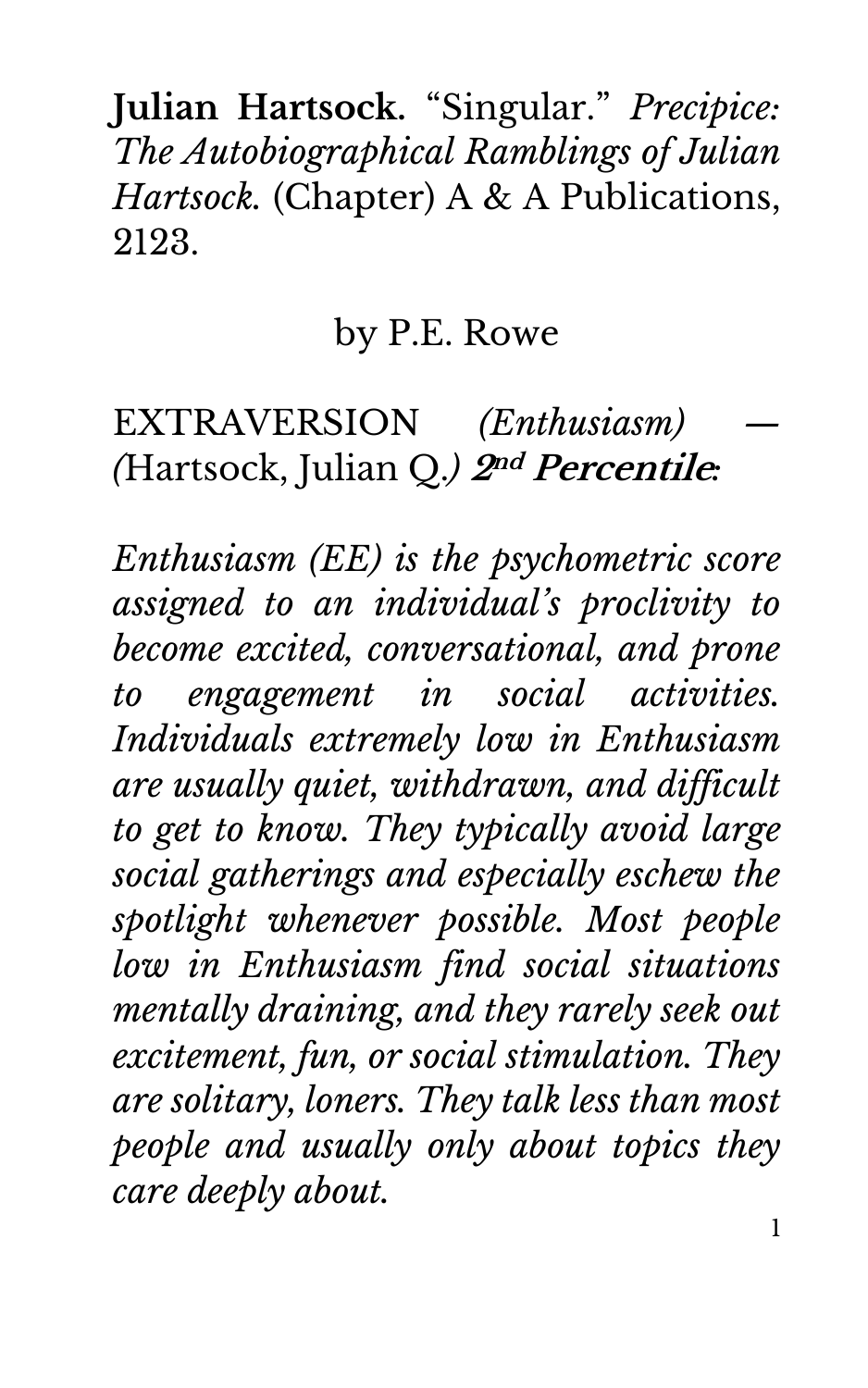*A score in the (2nd) percentile, coupled with the distribution profile of psychometric measures herein, suggests a highly introverted personality, prone to deep thought within, rather than engagement with other individuals or group activities. Professions where serious and necessarily solitary intellectual work would be ideal. The exceedingly rare constellation of Conscientiousness (Industriousness), Openness (Intellect), and G, all measuring above the 96th percentile, coupled with an EE in the 2nd percentile suggests the subject would thrive as an academic, researcher, inventor, or author.*

 $MM^3$  had me pegged. The only thing I ever remember feeling excited about was playing soccer when I was younger, before the concussion. Gladstone et al. rated me identically on their scale, but their narrative (as elsewhere) was scant; their feedback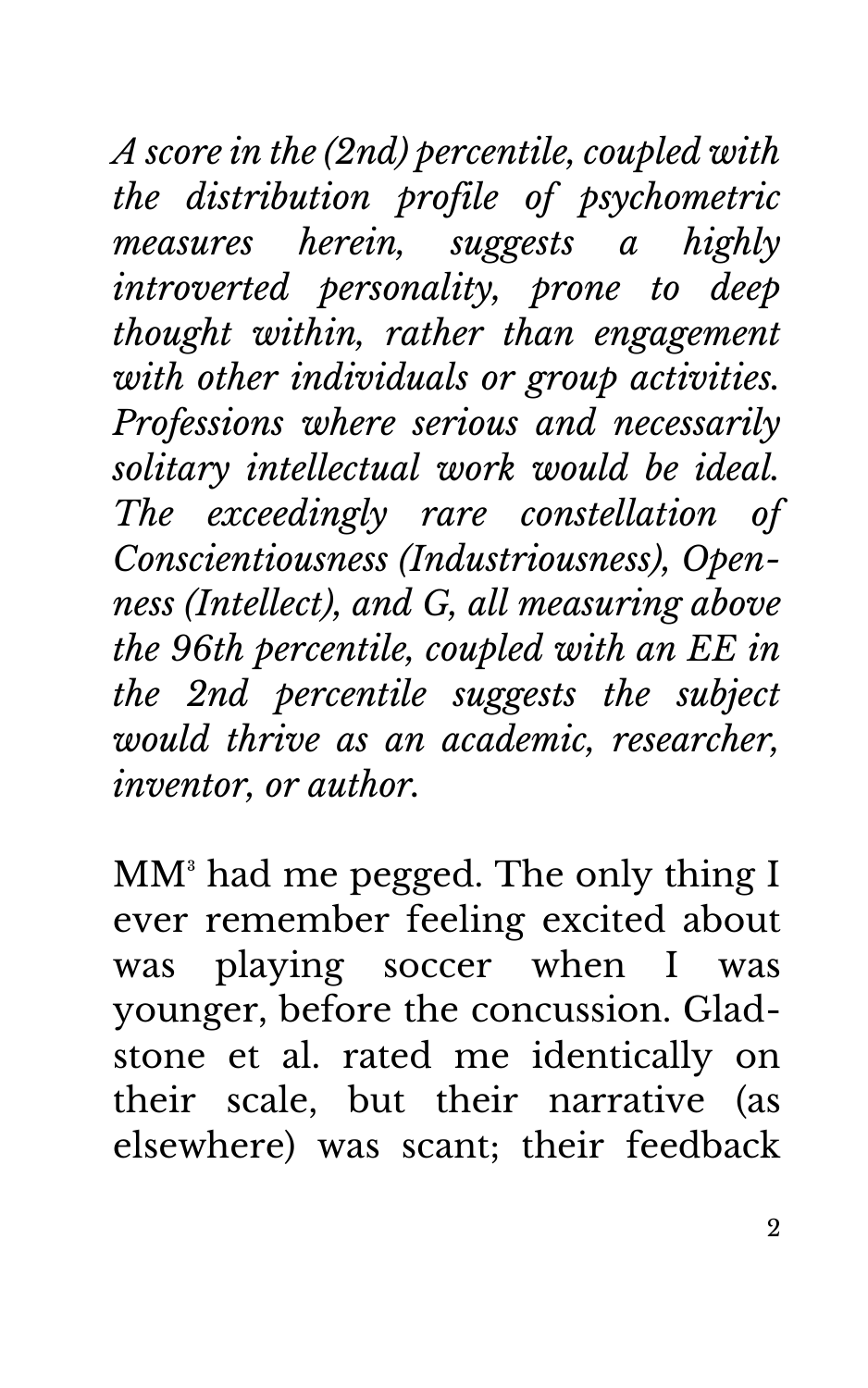read as follows: Extremely low EE contributes to unique grouping of factors.

A few days before I was set to defend my dissertation, an old colleague of mine came to visit me unannounced. Kevin Olsen was actually more a mentor than a colleague, a kind of peer mentor Zimmerman had tasked with keeping an eye on me when I first arrived at Cal Tech seven years earlier, only Kevin Olsen wasn't really a peer, he was a twenty-five-year-old PhD student and I was a fifteen-year-old undergrad. Even then, I didn't really have peers.

When I first arrived in Pasadena, Kevin Olsen watched out for me, ate meals with me, helped me to settle in being so far from Ohio and so young. I started calling him "Oldie" when he took to calling me "Hard Socks" that first semester, and I kept calling him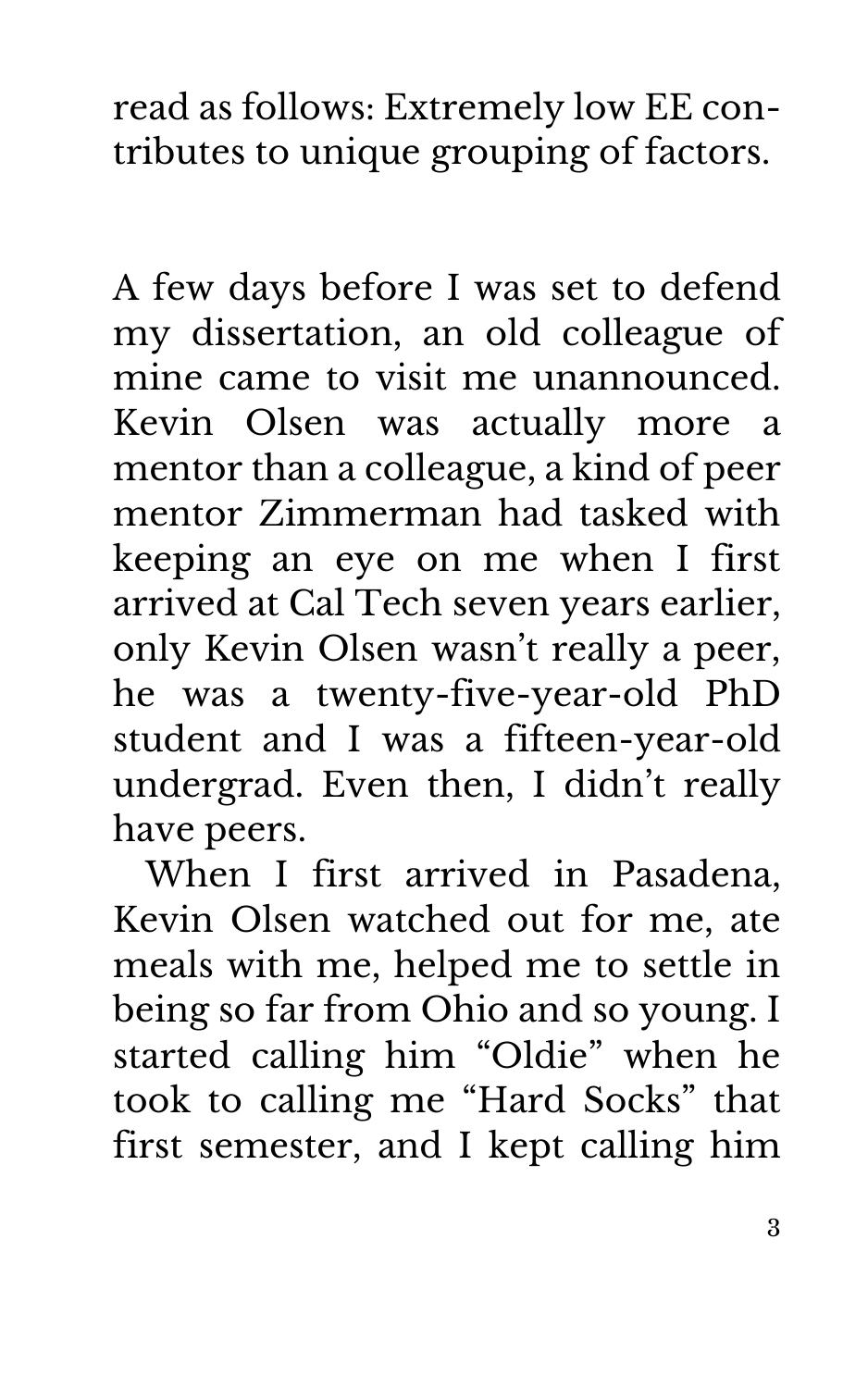Oldie, even when he went back to calling me Julian or Jules.

He woke me up that Monday morning—five days before my scheduled dissertation defense pounding on my apartment door so loudly I thought it couldn't have been anyone else but the police.

"What the hell's going on Jules?" he said when I opened the door. "I've been knocking for five minutes. I thought I'd find you dead in here. I was about to kick down the door."

"I was asleep."

"At ten-thirty?"

"I was up past four," I said. "I've been working on something."

"You look awful, Julian."

"You look sharp," I said, noting his business attire. "What are you doing here, Oldie? It's nice to see you, but—"

"Zimmerman sent me down here to check up on you. He hasn't been able to get a hold of you. Said you've been acting strange."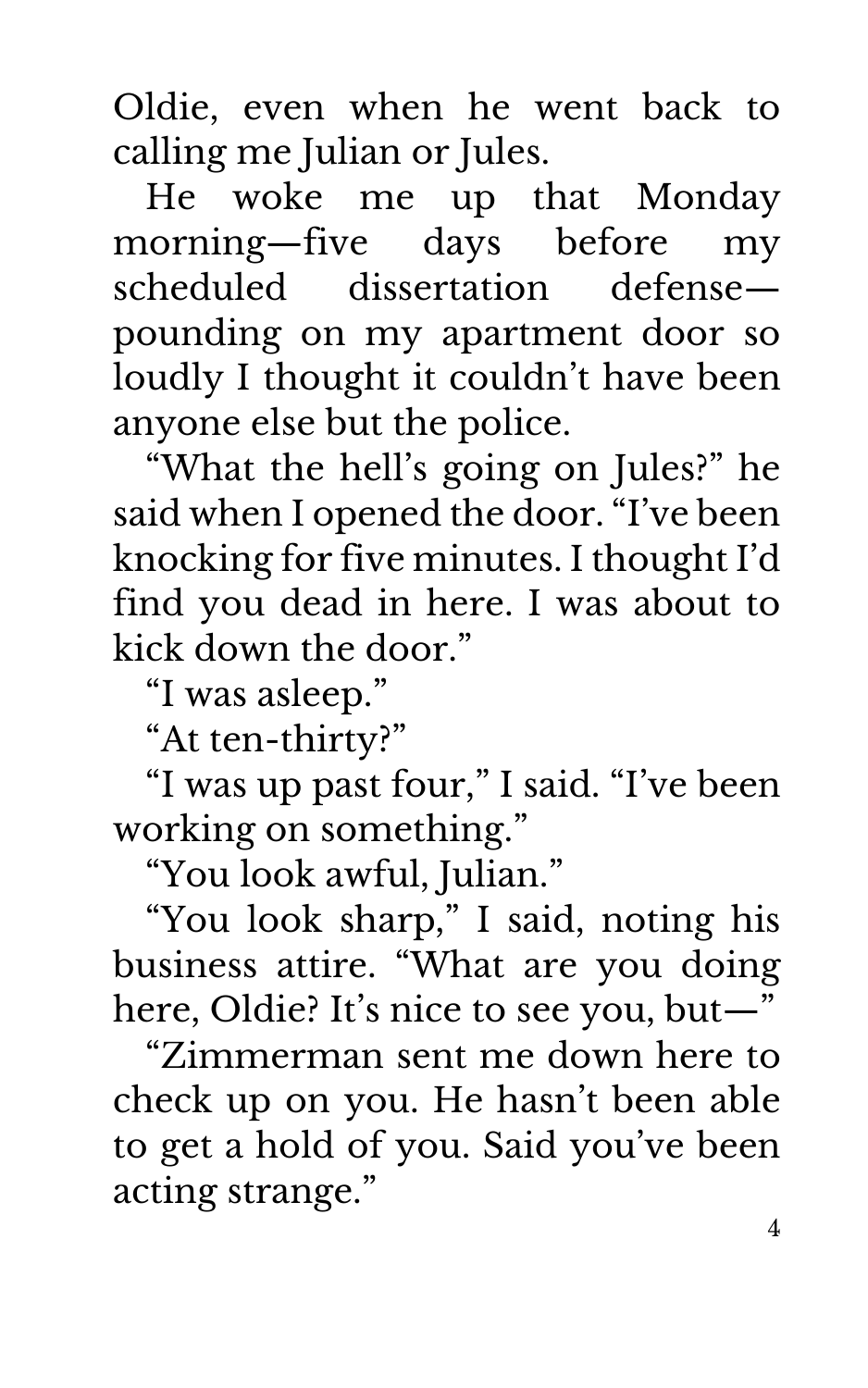I shrugged and invited him in. I didn't think I'd been acting any stranger than usual. I opened the curtains, and even facing the shady side of the building, the light was an offense to my eyes.

"How are you doing, Jules?"

"I'm a little tired," I said. "But I've been working all week. Zimmerman sent me a few messages, and then I shut off my phone."

"Well, that's a problem for your committee chair a week before you defend your dissertation, Julian, especially when you submit something crazy, or whatever he told me it was."

"It's not crazy, Oldie. It's true. What did Lawrence tell you about it?

"I'm going to make coffee," I told him. "You want anything?"

"I'm already on three cups," he said, and he stood there in his suit performatively, almost as if to say, I have a job, asshole, open your eyes.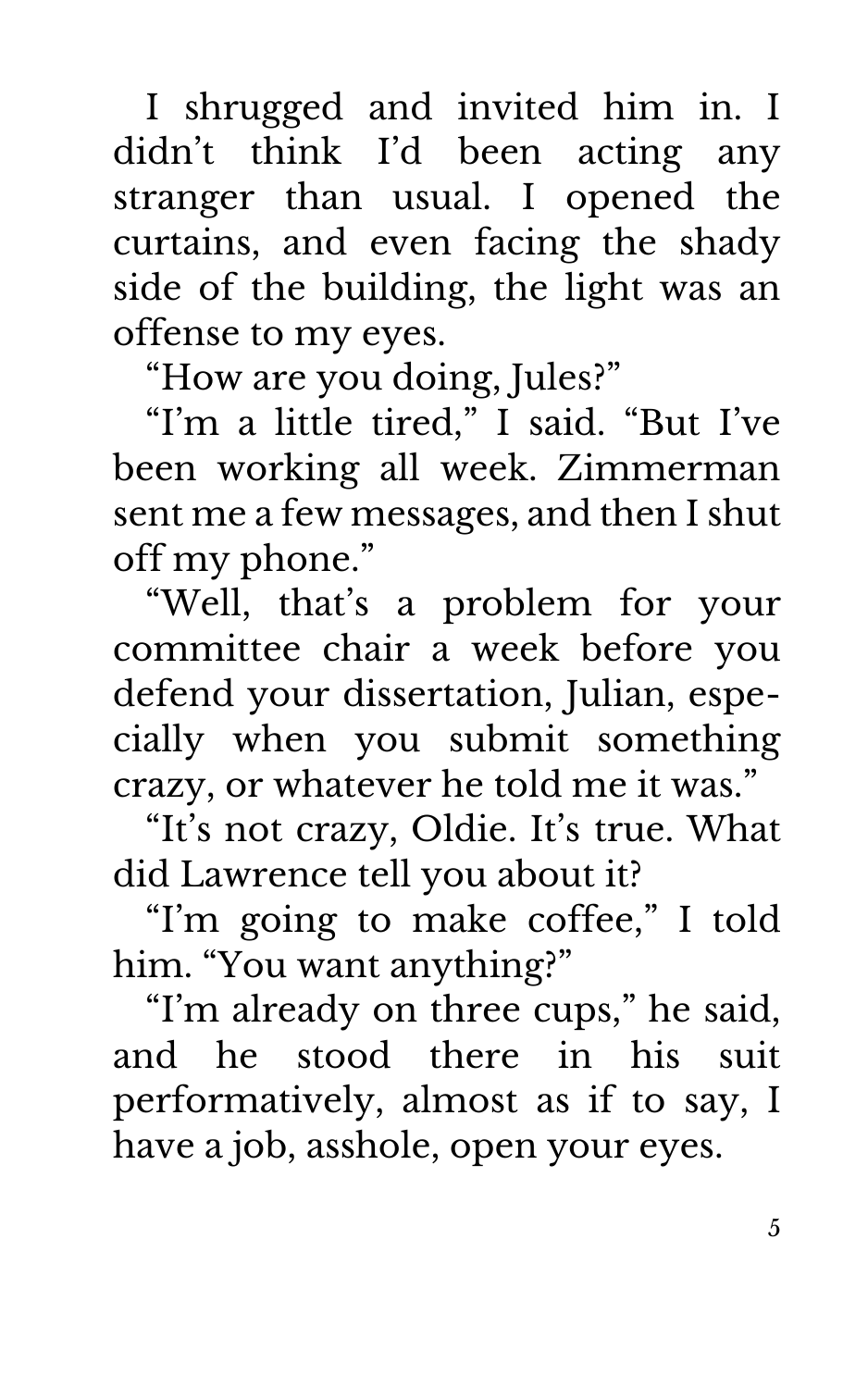"Yeah," I said, stepping into the kitchen and fumbling with the coffee maker. "Shouldn't you be at work?"

He was a quant for a very high-end boutique equity firm that just moved down from San Francisco—something about Asia.

"Yeah," Oldie said. "I should be at work. But Lawrence asked me to come down and check up on you. Gave me the impression you were about to jump off a building or something. He said your dissertation was bizarre, said you claimed you solved Hamamatsu and offered no math to support it and then went on a fifty-page rant about Kurzweil and Hofstadter and Alpha Go. Is it true?"

"I mean, I'm not sure I'd share Lawrence's characterization, but there's more philosophy in it than math. That'd be fair to say."

"Not that!" he said. "Hamamatsu, Julian. Is it true?"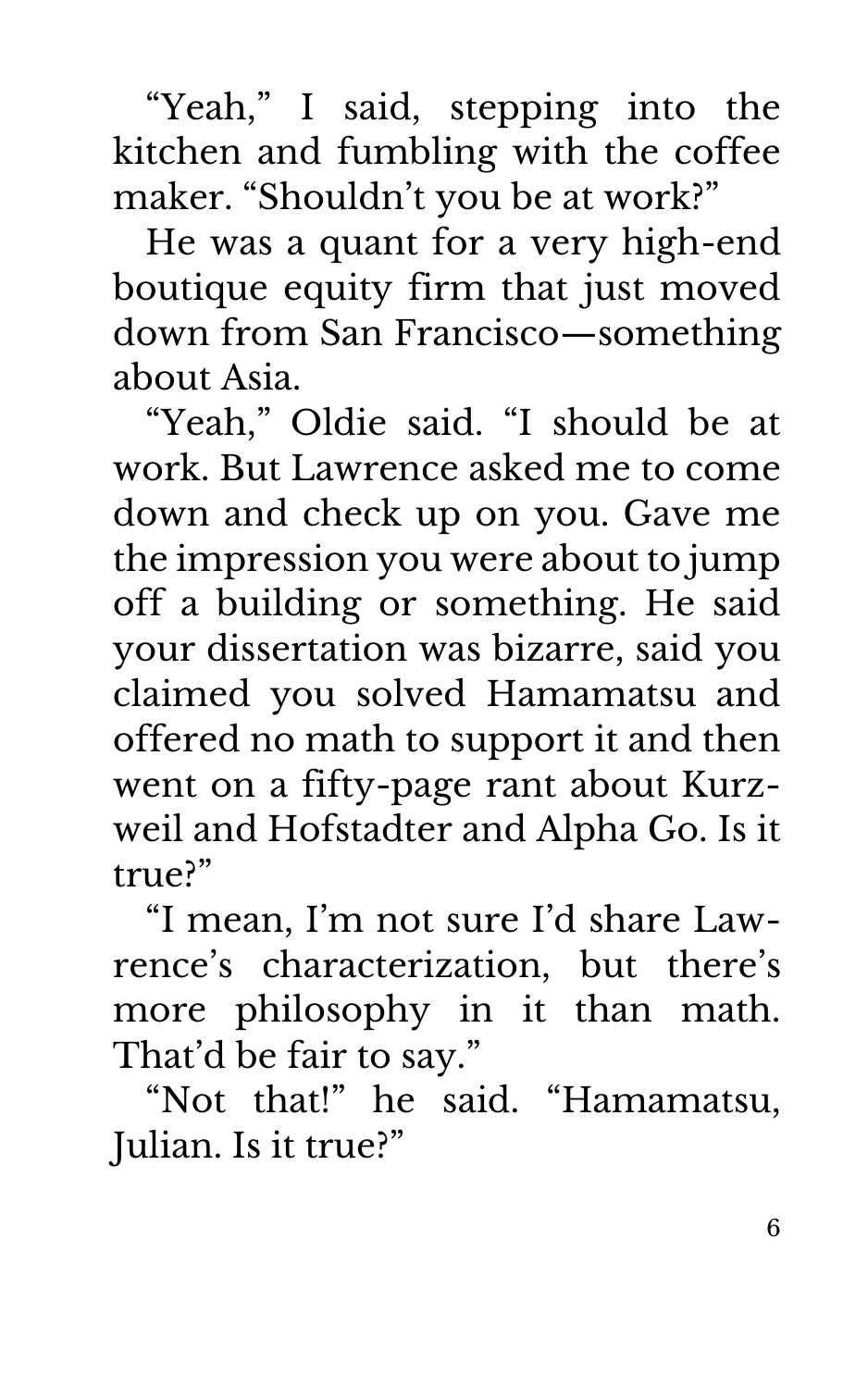I shrugged and flipped on the coffee maker.

"Jesus, you did, didn't you?"

I didn't answer him.

"So what the hell are you in here doing?" he asked.

"Patents," I said. "Diagrams, specifications, paperwork. I've been working with a law firm in Ohio to hopefully keep things quiet about it."

"You're serious, Julian. You've done the math?"

"Turns out Hamamatsu wasn't really a math problem at all. It was more a conceptual issue. The Japanese just framed it that way and everyone else followed"

"So what's really in your dissertation then?"

"Like I said, it's mostly philosophy, not math."

"About what, Jules?"

"Why the machines didn't see it first. Oldie, it was so easy I couldn't even—"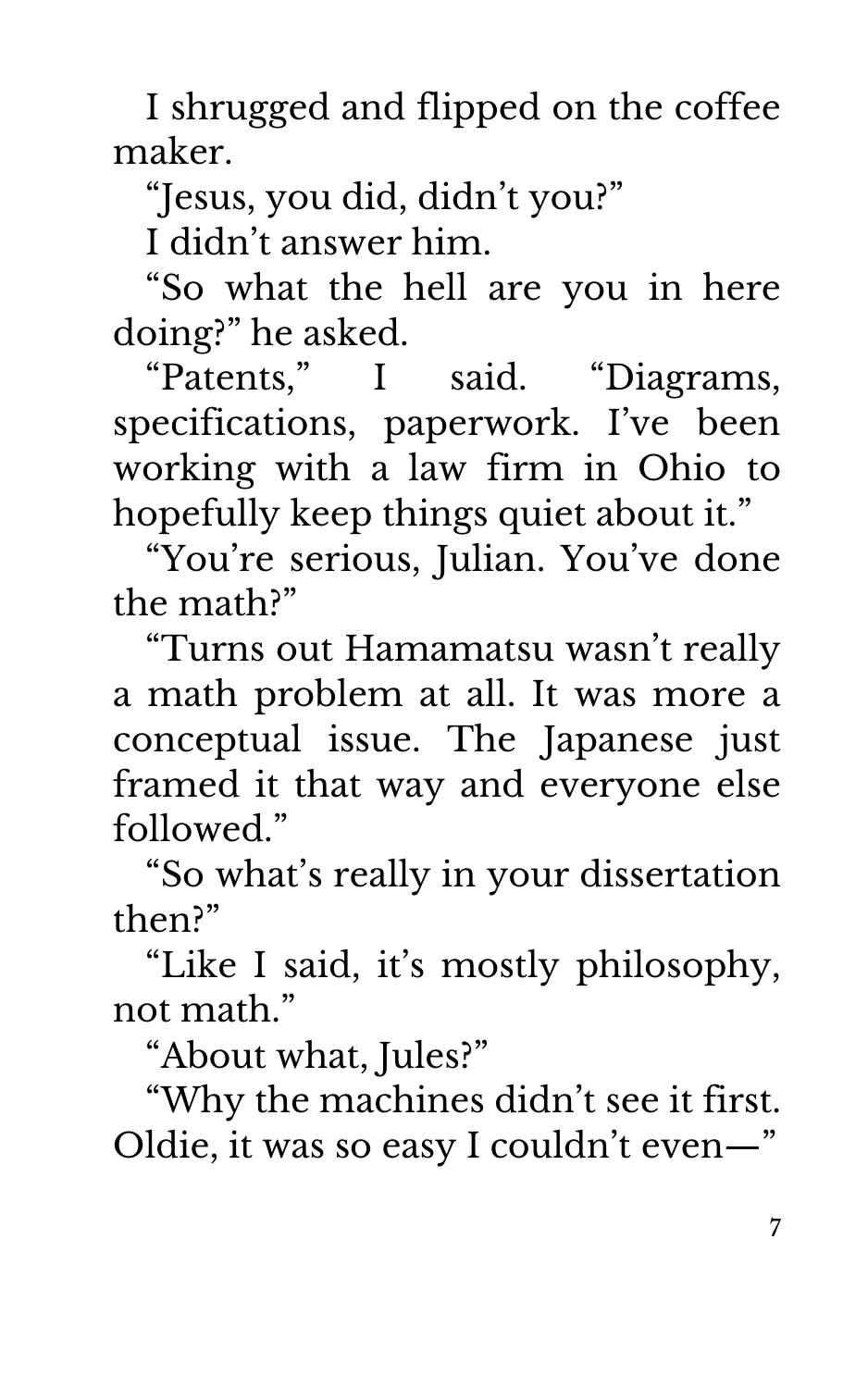His phone went off, interrupting the conversation. It didn't sound good for him. Apparently, Tokyo was upset about some numbers his boss had put together for them on Korea. She was really laying in to him. "Yes, yes," he kept saying. "I'll be back within the hour. I know. I know. I'll be right down. It was an emergency. Bye, Evelyn, bye."

"Look, Jules. I gotta go," Oldie said. "Go see Lawrence, and turn on your phone for Christ's sake. Who shuts off their phone for a week?"

"Good luck with Evelyn," I said, as he started toward the door. "It was good to see you, Oldie."

"Hey," he said before walking out the door. "The firm has a box for the Galaxy. Mid-week if they're playing? I remember you used to be into soccer back in the day. Might be good to get out, clear your head? We can talk about this Lawrence thing. He's tough. He's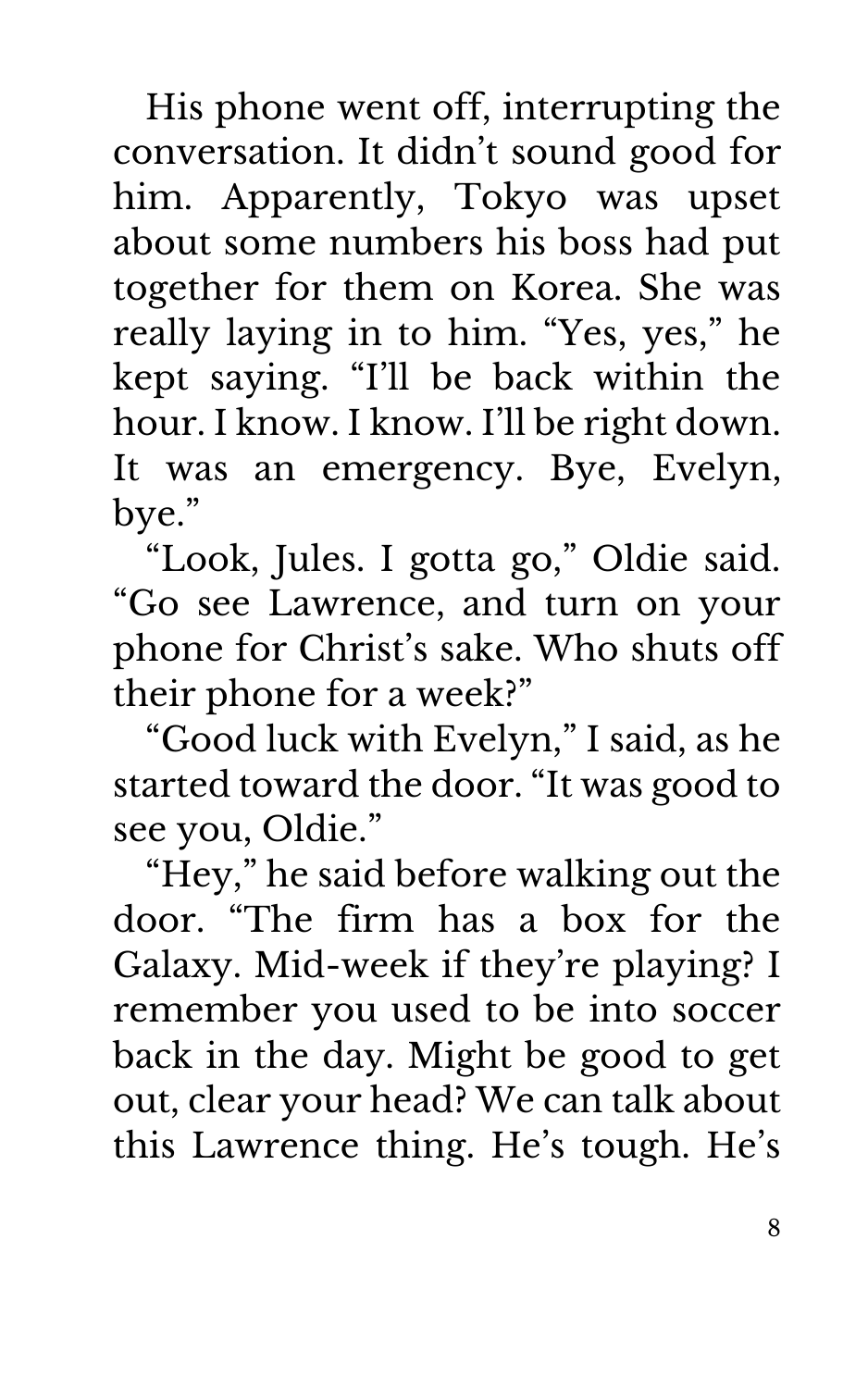not going to let you skate through this. Not even you. What do you say?"

"That sounds good."

"Great," he said. "I'll be in touch."

Oldie shut the door behind him and I poured a coffee.

Lawrence Zimmerman was the last thing on my mind at that point. After seven years, if he wasn't willing to extend me the least bit of leeway, then he could take it or leave it. I'd seen what the degree meant for so many others, and Lawrence was going to gatekeep me? On something completely relevant to the future of mathematics? Fine. If that's what he wanted, then so be it. But I wasn't going to keep quiet about it.

 $\mathbf Q$ Lawrence had a class that morning, so when I did get in touch, he put off meeting till the afternoon, which was fine with me. It gave me a chance to have breakfast and update my legal team with the files I'd revised over the weekend. It had been three months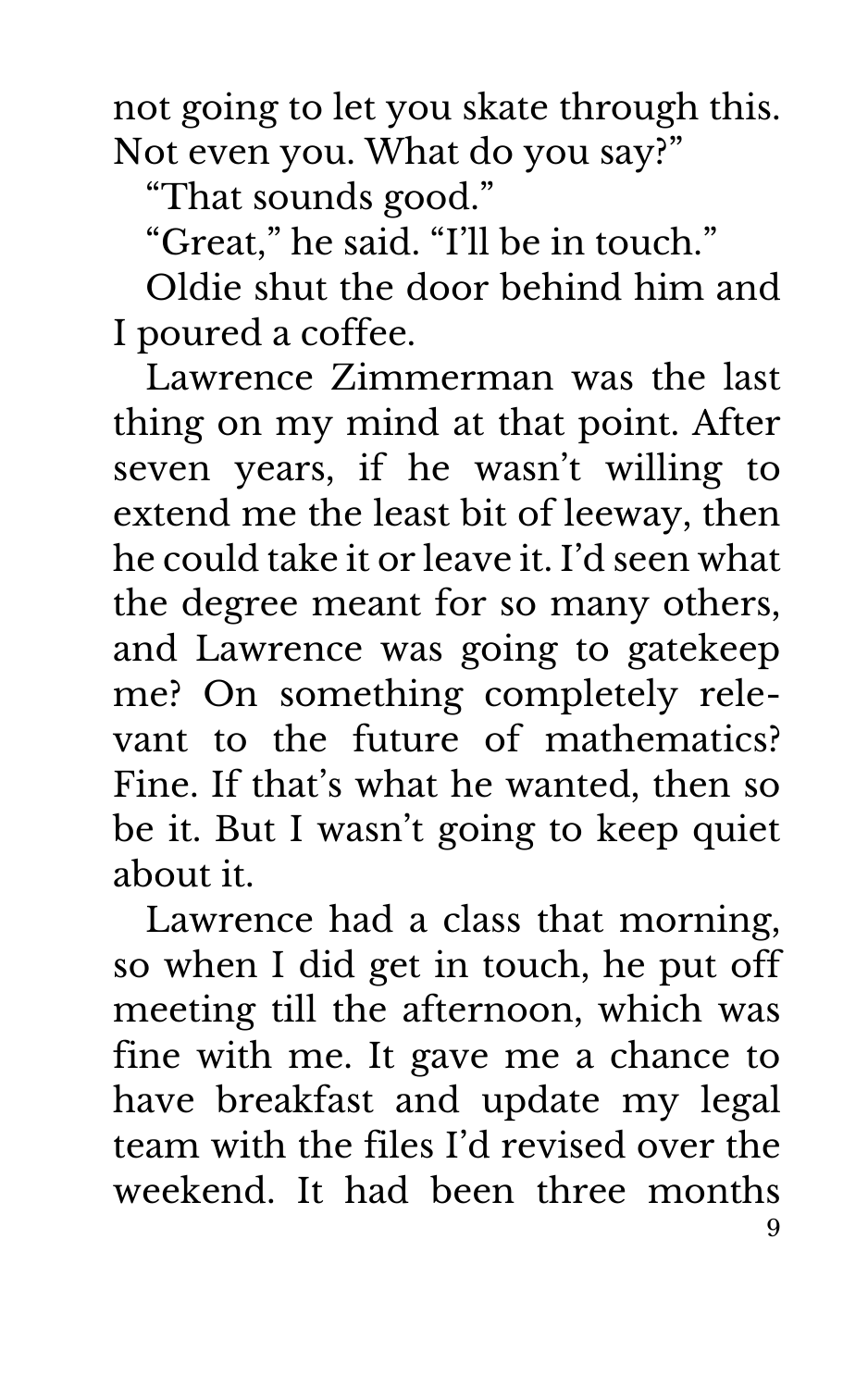since we signed paperwork, and from the outset, they'd been unequivocal, no discussions of any kind in the academic or public settings, and they were very much against my discussing it with anyone in my personal sphere, not until the patents were filed and the legal framework was in order. Hammer, Dominic's junior partner called it the biggest lottery ticket in the history of human civilization. I told him I didn't like to talk much anyway.

10 I did like to get out in the Pasadena sun, though, especially at that time of year. As much as I was up late at night in those final months at university, I didn't turn into the stereotypical mad scientist hidden away in a basement laboratory. I sat in the park on the way over to Lawrence's office, watching gulls strutting along the sidewalk looking for wayward French fries and discarded potato chips. I didn't miss the cold of late-winter in Ohio—one of the main reasons I was thinking so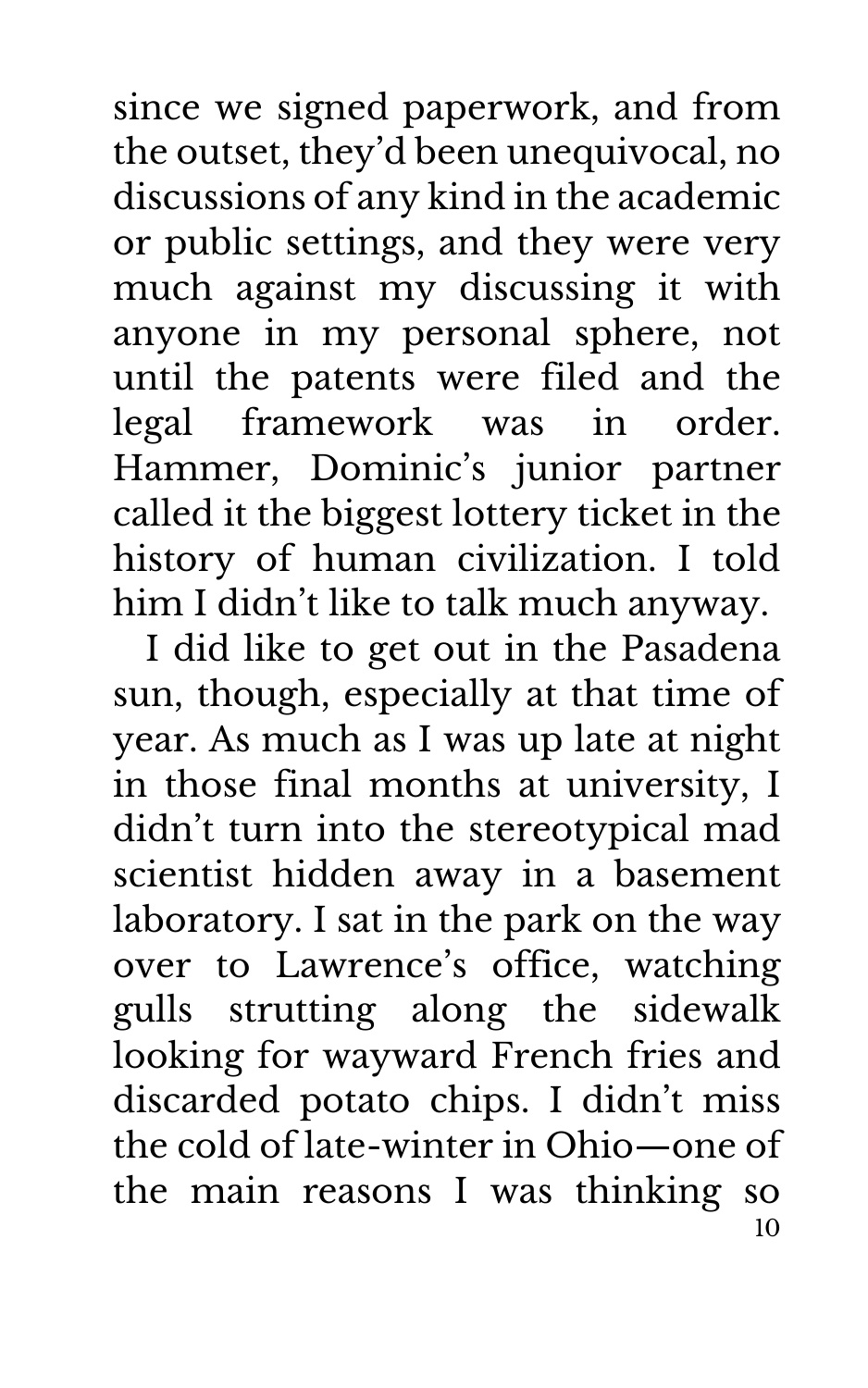seriously about Clearwater. I was sitting at a bench, and a biker came past, and in the span of less than a second, the gulls sensed his approach, took flight, and accelerated away from the oncoming biker, turned and found full flight. I couldn't help but think what a genius nature was. Whatever genius we had belonged to it. I was more convinced than ever that there was no such thing as artificial intelligence, and that as much as we wanted to believe we could scale thought problems in such a way that our digital children could someday catch us up in creativity, I knew there would always be something missing. In the same way I knew I could solve the Hamamatsu materials problem the moment I took a serious look at it. I simply felt it.

11 Lawrence was none too impressed by such sentiment if his reading of my dissertation was any indication. When I got to his office, I found he'd called in my committee members to consult.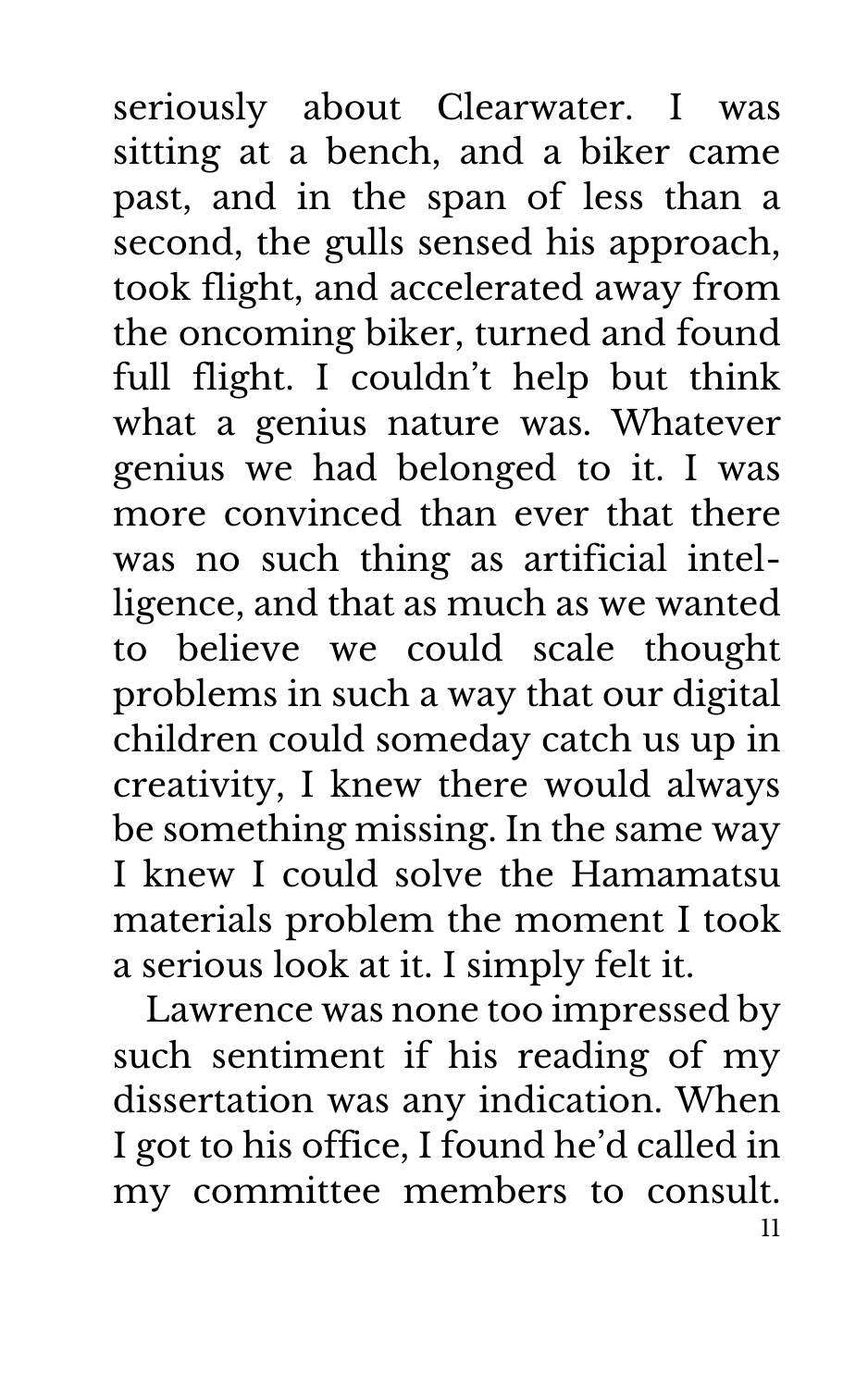Les Adebayo at MIT and Alexandra Propp from Ohio State, whom I'd known from my Russian math days as a middle schooler. She'd been too busy to check in often, but she was always supportive when she did. If anyone was going to be in my corner, it was going to be her.

"You brought in the cavalry," I said to Lawrence.

"I am worried about you, Julian. I'm not sure what this was supposed to be, but we're all a little shocked by this turn of yours."

"How do you mean?" I said.

I couldn't read anything from Propp or Adebayo's expression, but Lawrence, shifting in his chair, seemed to be exuding less than genuine concern. There was an air of playacting about it.

"Well, I think we all agree, it's bizarre. There's hardly any math in the dissertation at all," he said. "It reads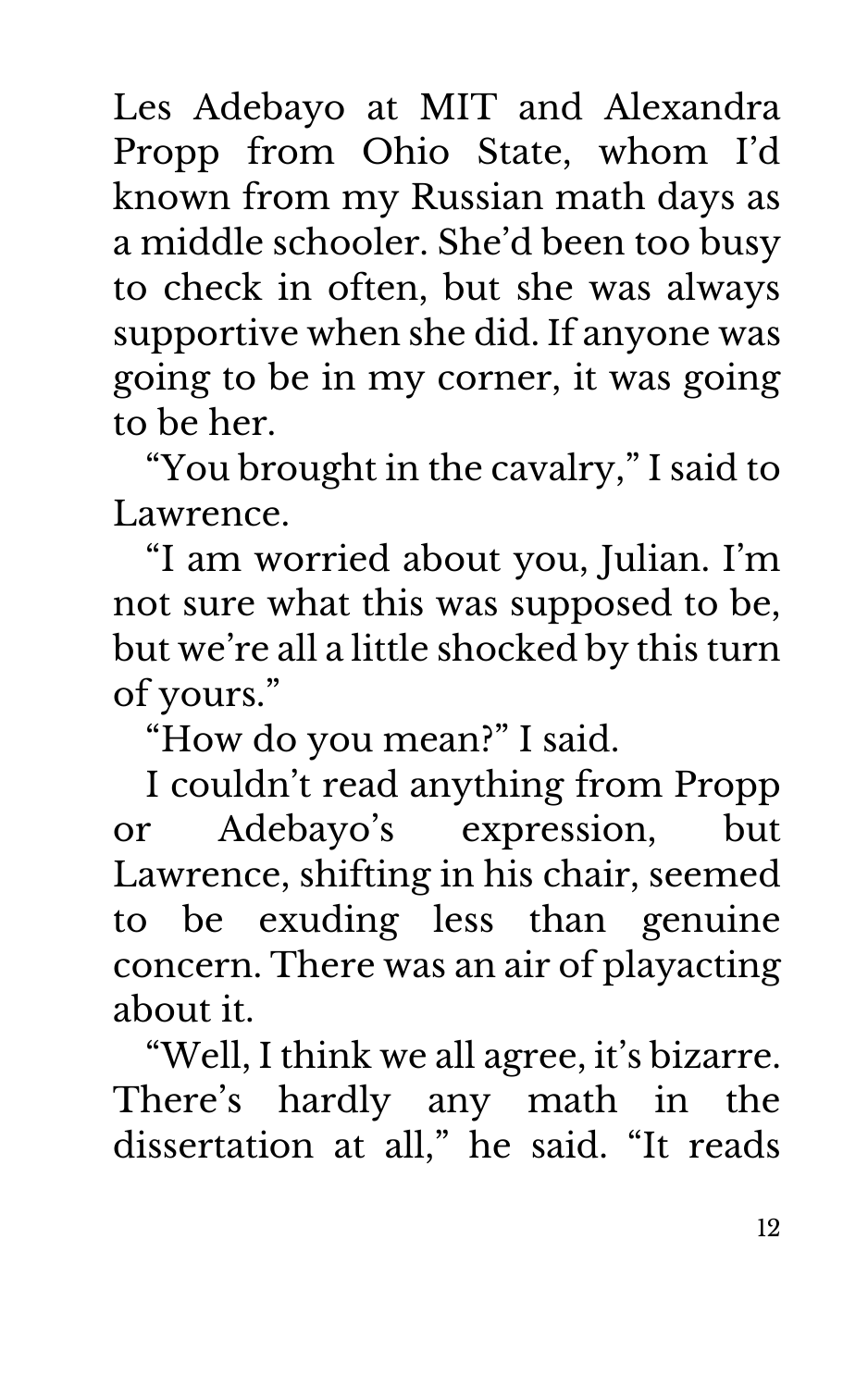more like a manifesto than a serious academic work—in any discipline."

"You said yourself you were giving me broad leeway, Lawrence."

"True, I would never have allowed another student to schedule a defense without reading the bulk of the work. But you promised development on Hamamatsu, and then you tell me it's done three months ago, and now not a single equation to support the claim? Instead, you give us a philosophy essay on Kurzweil and AI."

I didn't really have much to say to him about that. It was relevant. Philosophy, okay, but important philosophy. And that was the only feedback Zimmerman had was, "This is bizarre, and there's no math."

13 Adebayo chimed in. "It is interesting reading, Mr. Hartsock. You raise important questions, and you make a cogent point about the need for greater human capital. I think your certainty on this point is, how can we say, not as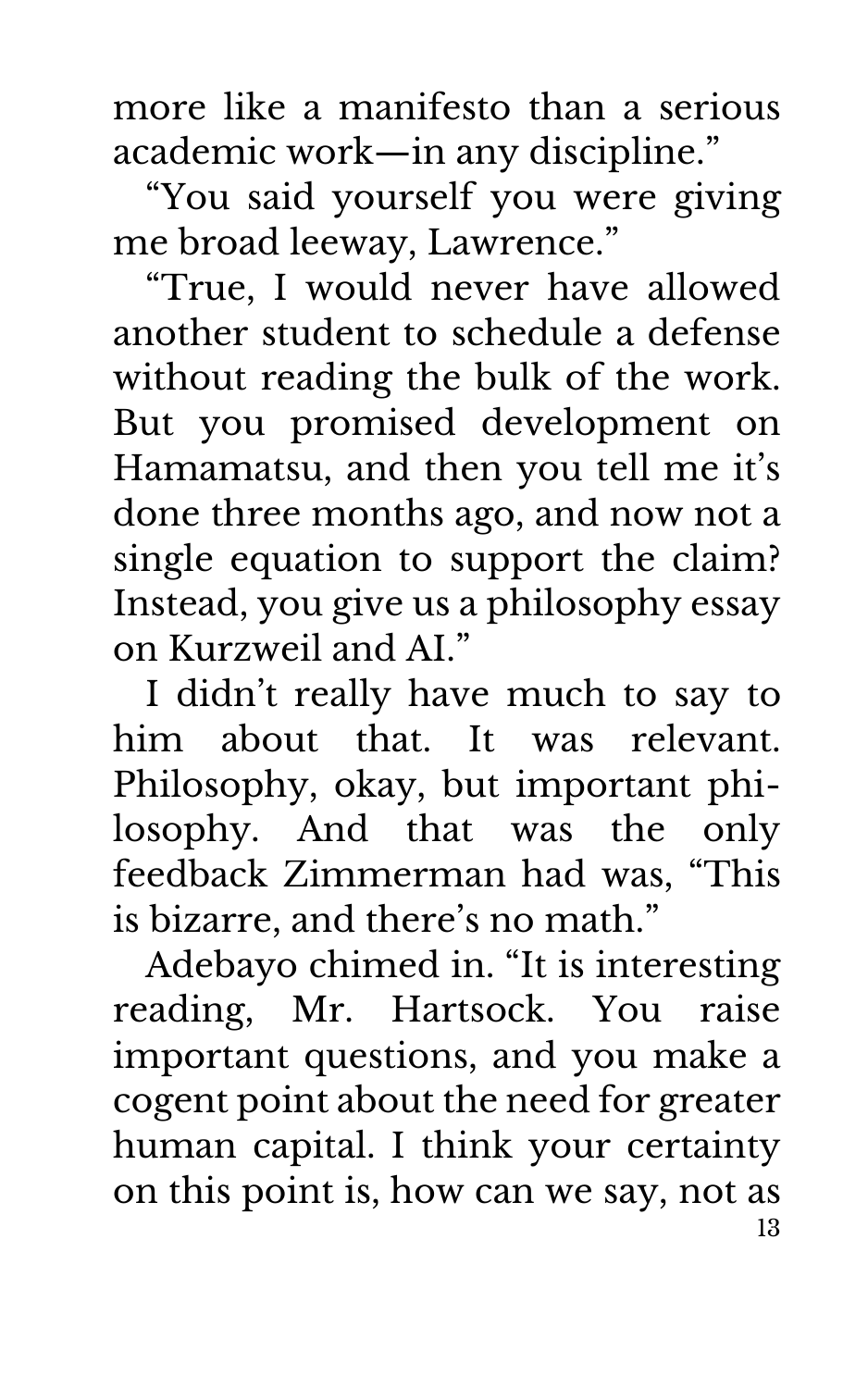much of a given as you assert, for you fail to validate your claims on Hamamatsu with evidence within the document. I will be frank. The case you make hinges on the simplicity of your Hamamatsu proof, which is omitted in the draft. Without that, your ideas, interesting as they may be, are simply claims. Even if this were not a mathematics paper but a philosophy essay, without evidence, it still wouldn't stand."

"I cited every major paper of the last fifteen years in the lit review. The body of evidence for machine intelligence's lack of creativity is well established in the paper, even without Hamamatsu."

"I disagree," Adebayo said.

Lawrence was looking at me with both a look of feigned concern and a poorly suppressed grin.

"You reference the simplicity of the Hamamatsu solution as proof for strong AI's inevitable failure," Adebayo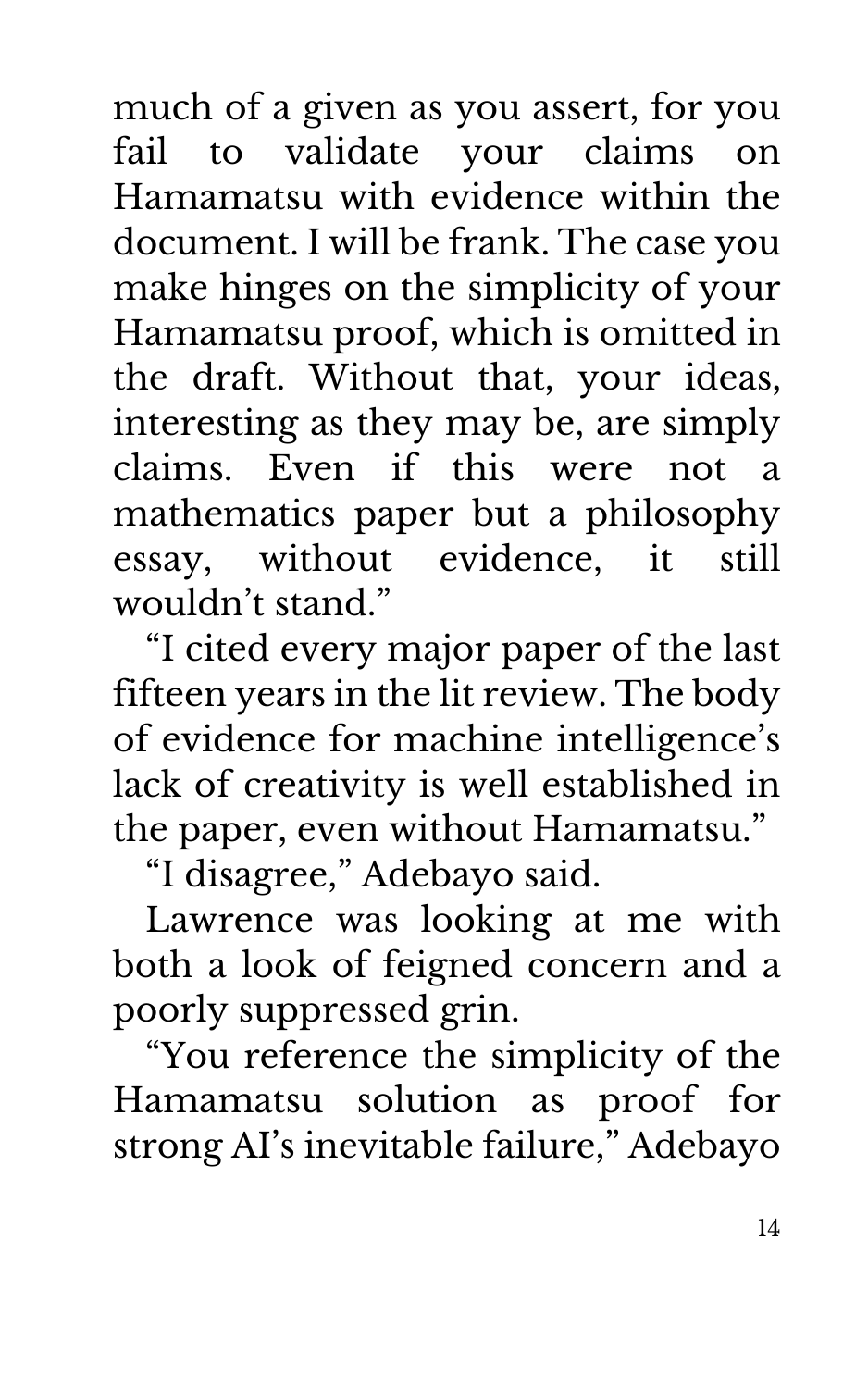continued. "Yet people haven't solved it either."

"I did," I told them. "And the math wasn't hard. A motivated twelfth grader could have. As a matter of fact, if I'd have put the math in it, you'd be telling me it can't be that simple and that it wasn't worthy of a PhD dissertation. We're talking linear algebra and the most basic calculus."

Alexandra did look concerned, but hers was genuine. "It's well written, Julian, and very thoughtful, as always. I have a lot of questions, but I'd pass it. If we're being honest, I'd pass it, but I know you well enough to know the depth of mathematical ability you bring to the table."

"And Lawrence doesn't?"

"That's not my point," she said. "I think we were all hoping to see that mathematical depth in your paper."

"Scholarship should be about ideas, and it's a dissertation, not a math test. I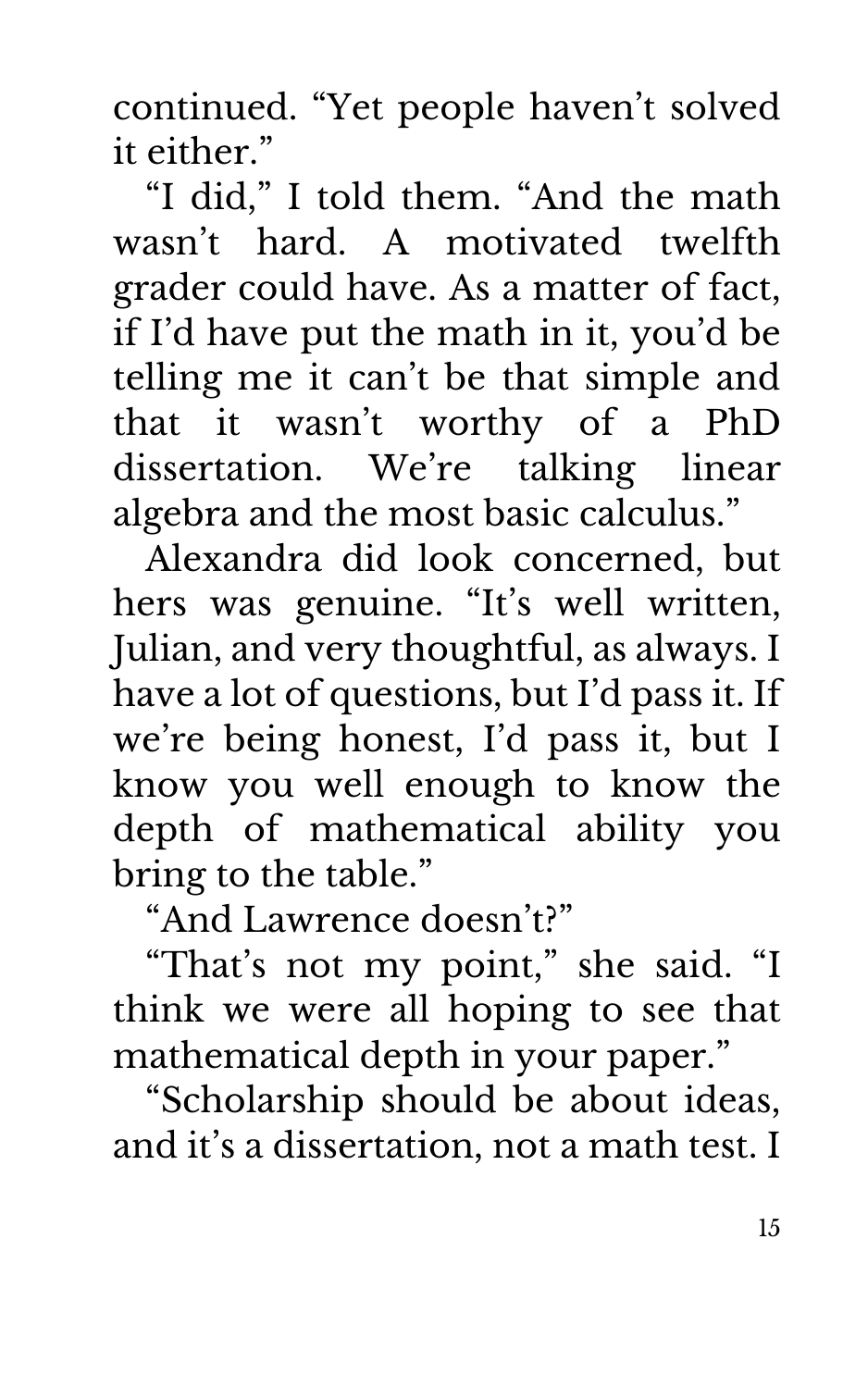passed prelims years ago. I've published far more than enough."

"And this should be the culmination," Lawrence said, "not a coronation or a formality."

"Every word of what I've written is true," I said.

"I'm not certain of that," Lawrence said. "But it's not mathematics, and unless there's major revision between now and your defense on Friday, I cannot pass this paper."

"I'll defend it," I said. "That's what a defense is for."

"We'll need to see some evidence on the Hamamatsu materials problem," Lawrence said. "Otherwise, this work won't be passable."

16 "I've been advised by my legal counsel not to reveal anything regarding Hamamatsu to anyone, so that's not going to change. And while we're throwing ultimatums around Lawrence, I think you should give some consideration to what it would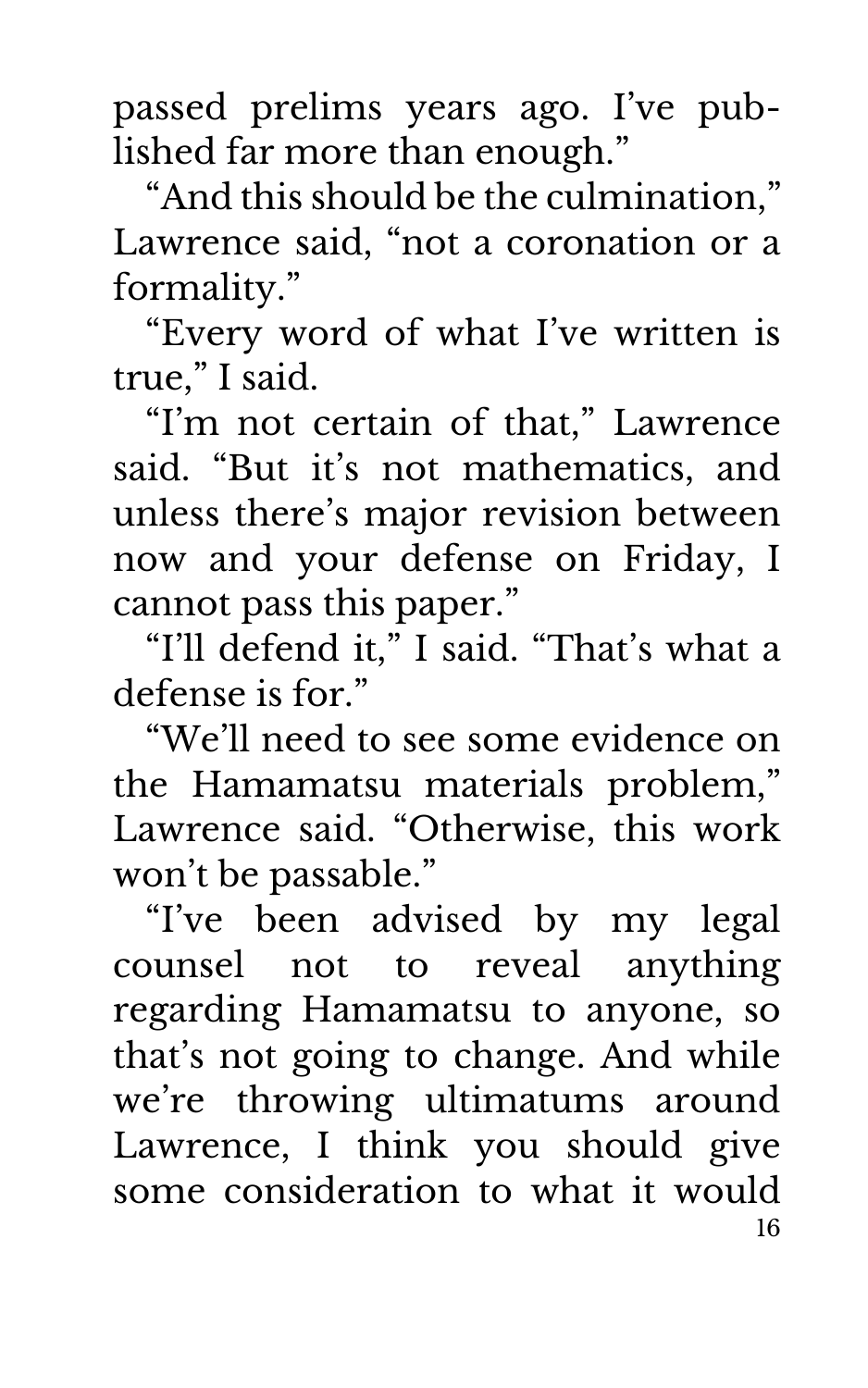mean to really dig your heels in on this. Think about who I become when I walk out of here and go build it—the economic and cultural significance of a functioning space elevator. Your position is that I don't get to call myself Dr. Hartsock for the rest of my life if I don't show you the math on Hamamatsu. Fine. Mine is that you get to explain to the Board of Regents why the man who holds the gateway to outer space won't spare a single dollar for his alma mater. I don't want to get spiteful, Lawrence, but if you're going to play games, understand who you're playing with."

He got angry. "I'm not sure who I'm playing with."

"Well," Alexandra interrupted. "Perhaps we should all take a breath."

"I have another meeting," Adebayo said. "Julian, I look forward to your defense. If this is the manuscript, I'll have difficult questions—the first of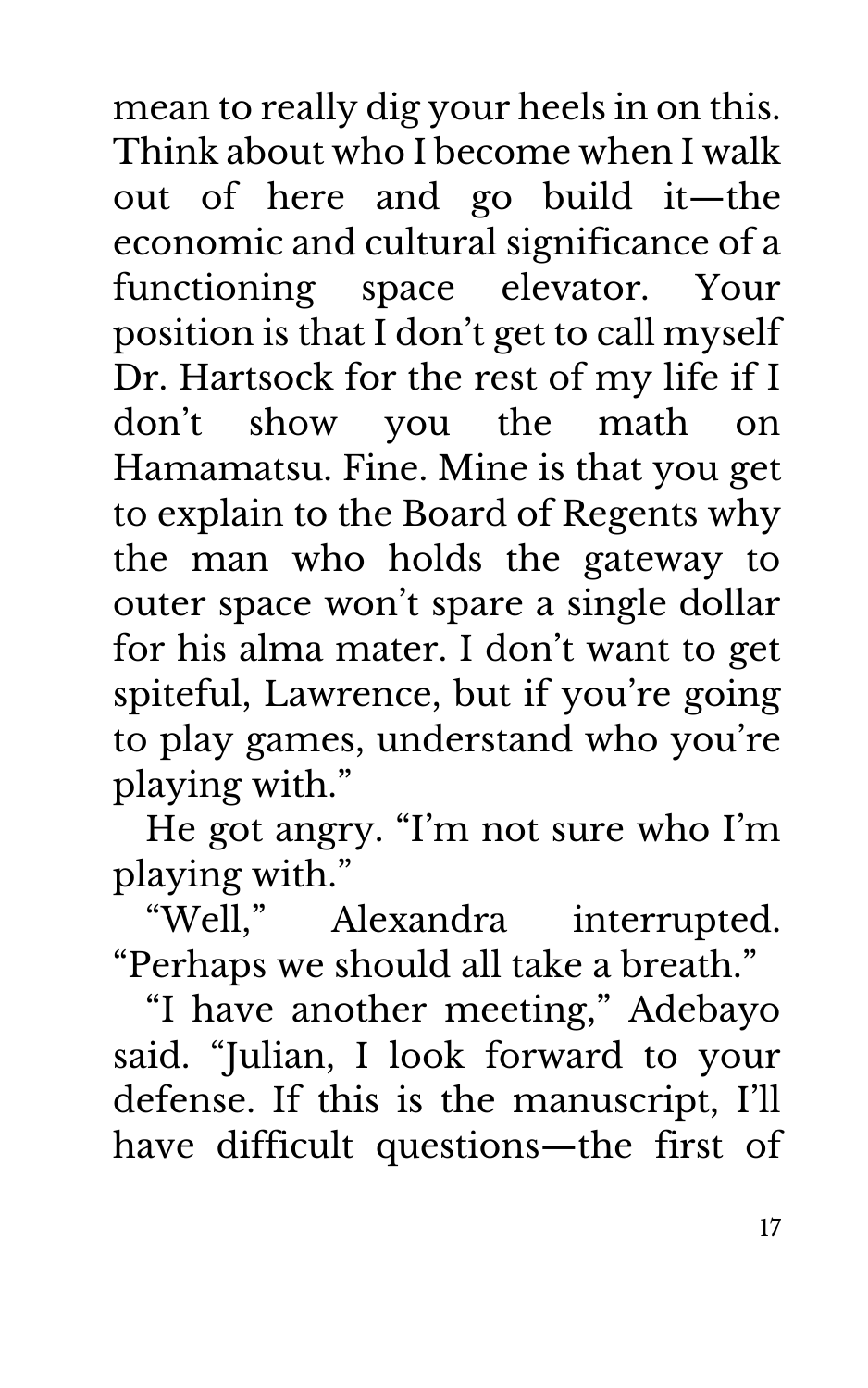which is where the math is. I'll look at revisions if you send them."

He logged off. Alexandra smiled.

"I need to see more," Lawrence said.

"I'll defend it as is," I said, and I left.

18 It wasn't personal for me the way it seemed to be for Zimmerman. I think Alexandra understood what I was getting at—the importance of it. The solution had been so simple that it couldn't have been clearer to me. If machines, with all their processing speed and the time dedicated to the materials problem—night and day for decades—had failed to see the simplicity of the solution, I couldn't see how they would ever be more than a string of heuristics. And heuristics could do a lot. But they couldn't think, not in and of themselves. Most people couldn't either. Not really. Zimmerman, Adebayo, and the Kurzweils of our day were still waiting for the machines to usher in the extinction of scarcity. Meanwhile whatever progress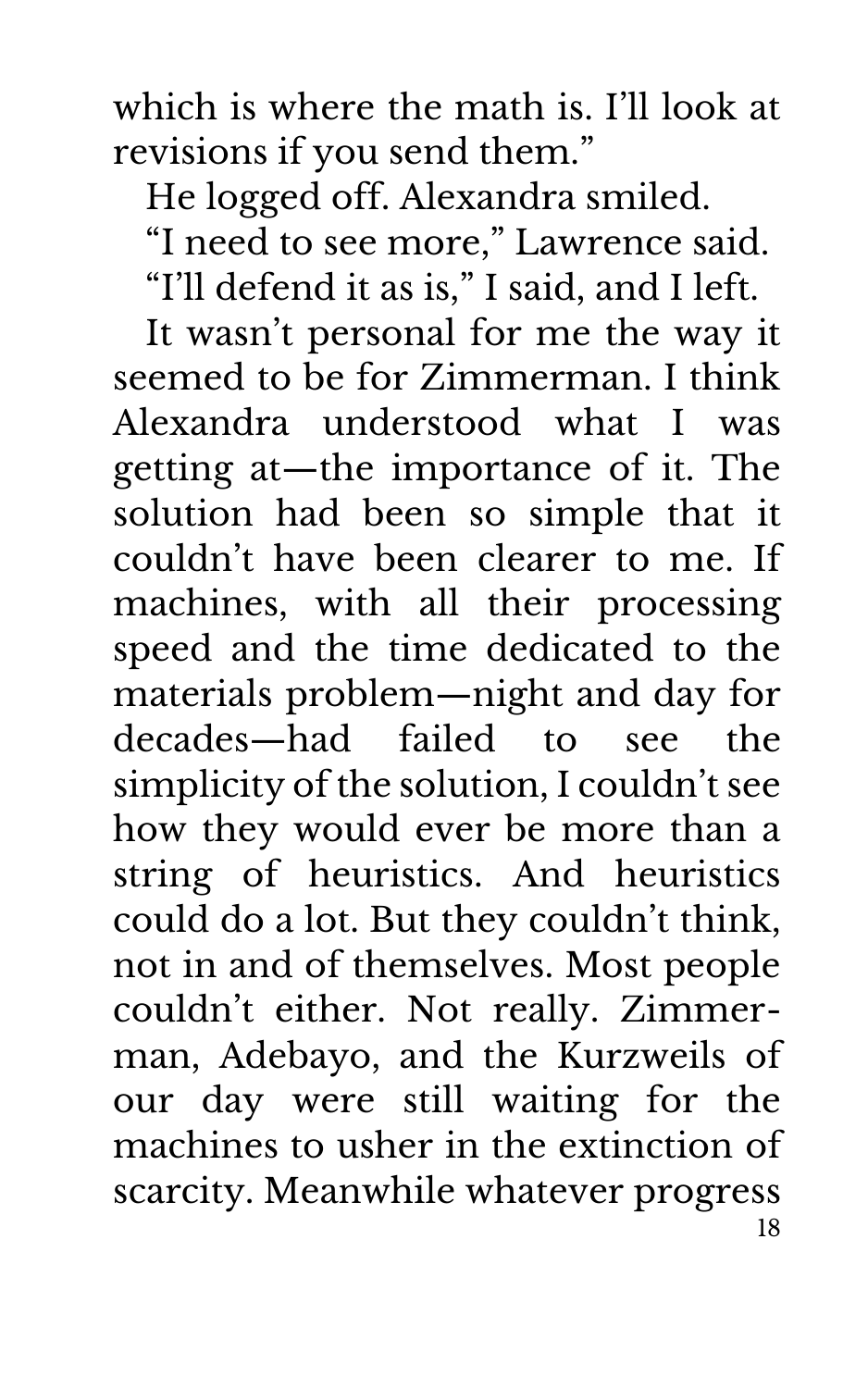toward that goal was half because people were becoming scarcer as we grew wealthier. The bots weren't going to lift us up. I thought about the perfection in nature, and how the great European masters had built monuments to mathematical perfection without so much as a pocket calculator. I raised the most important questions for the field to grapple with in the coming decades, and all Lawrence had to say was, "Where's the math?"

I spent the rest of that afternoon in the park watching the birds and thinking that math was no better than a hammer. Without a nail and a skilled craftsman to wield it, mathematics was a dumb thing, and, quite unlike a hammer, an intangible thing at that. Insignificant.

Then I realized I had more patent applications to file. I wasn't going to waste a minute changing a damn word.

19 Later that week, when I met Oldie at the Galaxy's new stadium over in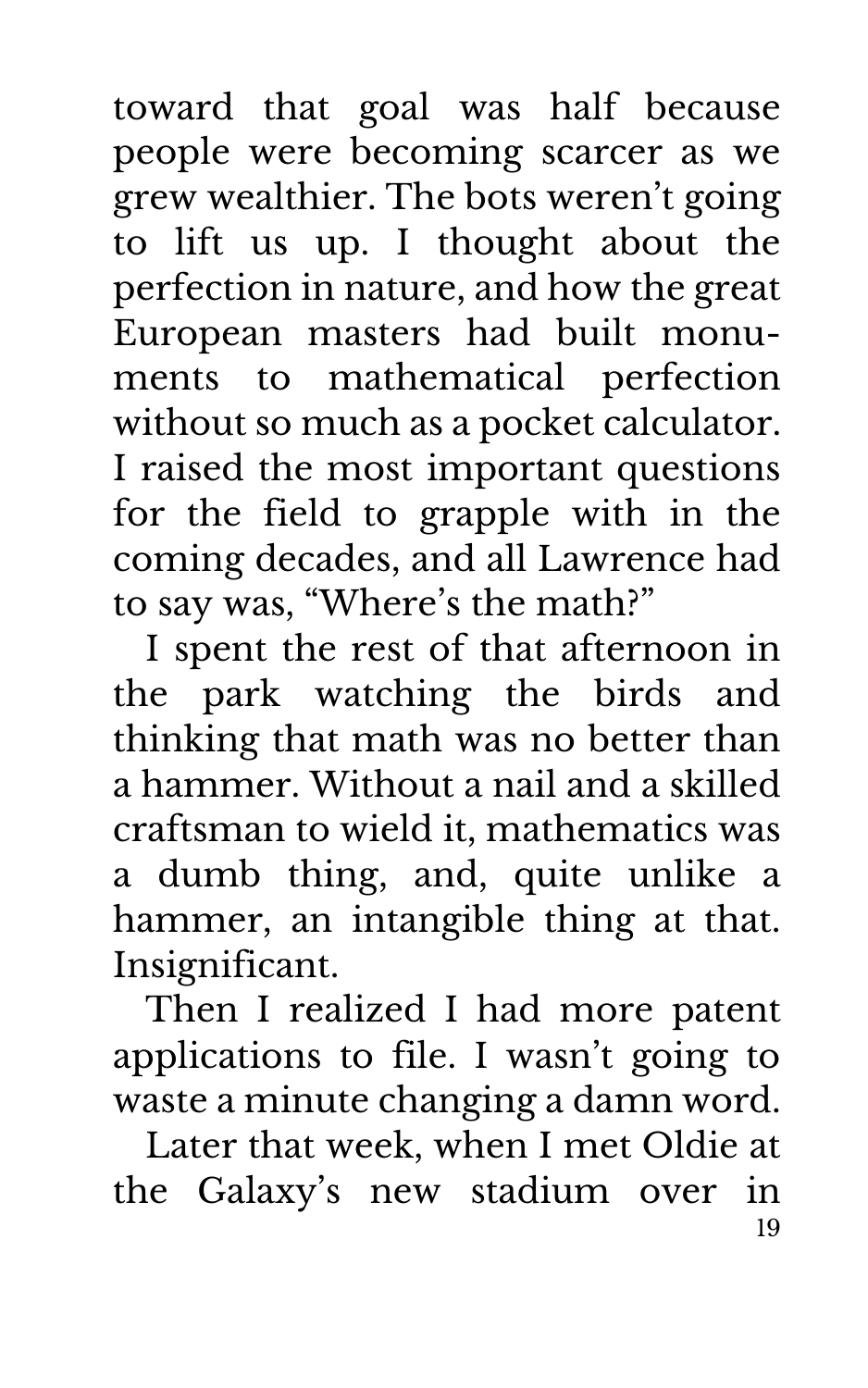Glendale, he looked stressed. I noticed it more than when he'd woken me up at my apartment earlier in the week, probably because he was wearing a tshirt, shorts, and flip flops. The stress he was carrying looked out of synch in that attire, while it seemed to be part of the banker's uniform when I saw him dressed in his work suit that morning a few days back. I felt bad for him. As much as I was grinding in the work I was doing, it didn't feel like a grind, and I was doing it at my own behest. No one was driving me like it seemed his firm was driving him.

"It has it's perks," he said when we got to the luxury box.

The box was nice. Oldie started drinking straightaway, offering me a margarita when the server came by.

"No thanks," I told him.

"Still don't drink?"

I shook my head.

20 "Don't think I could make it through a soccer game without a few," he said.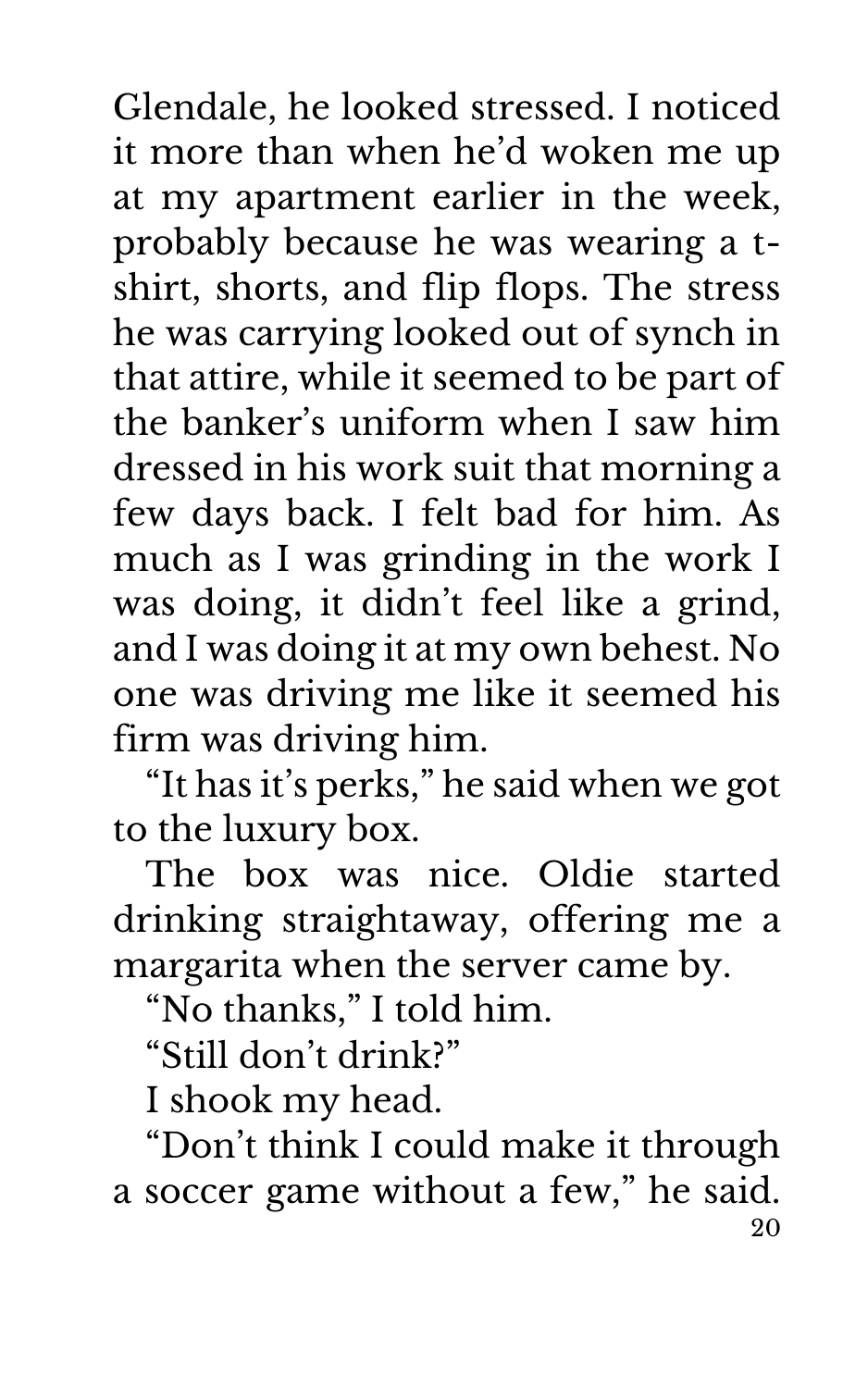He knew better than to think that such a cheap dig would get to me. "Know any of these guys, Jules?"

"Actually, yeah," I said. "Pulaski on Seattle. Midfielder, number 8. I played with him in under 12s. Greater Midwest All Stars. Good player, very strong on the ball."

Oldie pulled up a roster on his phone. "'Demon' Damon Pulaski? Dude's scored like four goals in three years. Some demon."

"Players like Pulaski are valuable at club level," I said.

"Whatever you say, Jules."

21 As we were watching the match, Oldie tried to get me talking about Zimmerman and my dissertation and all that. I told him enough so that I didn't feel rude, but I was far more interested in the game. I told him I wasn't going to change anything. It was nil-nil into the seventieth minute, when Seattle broke the deadlock. Pulaski didn't score, but I was trying to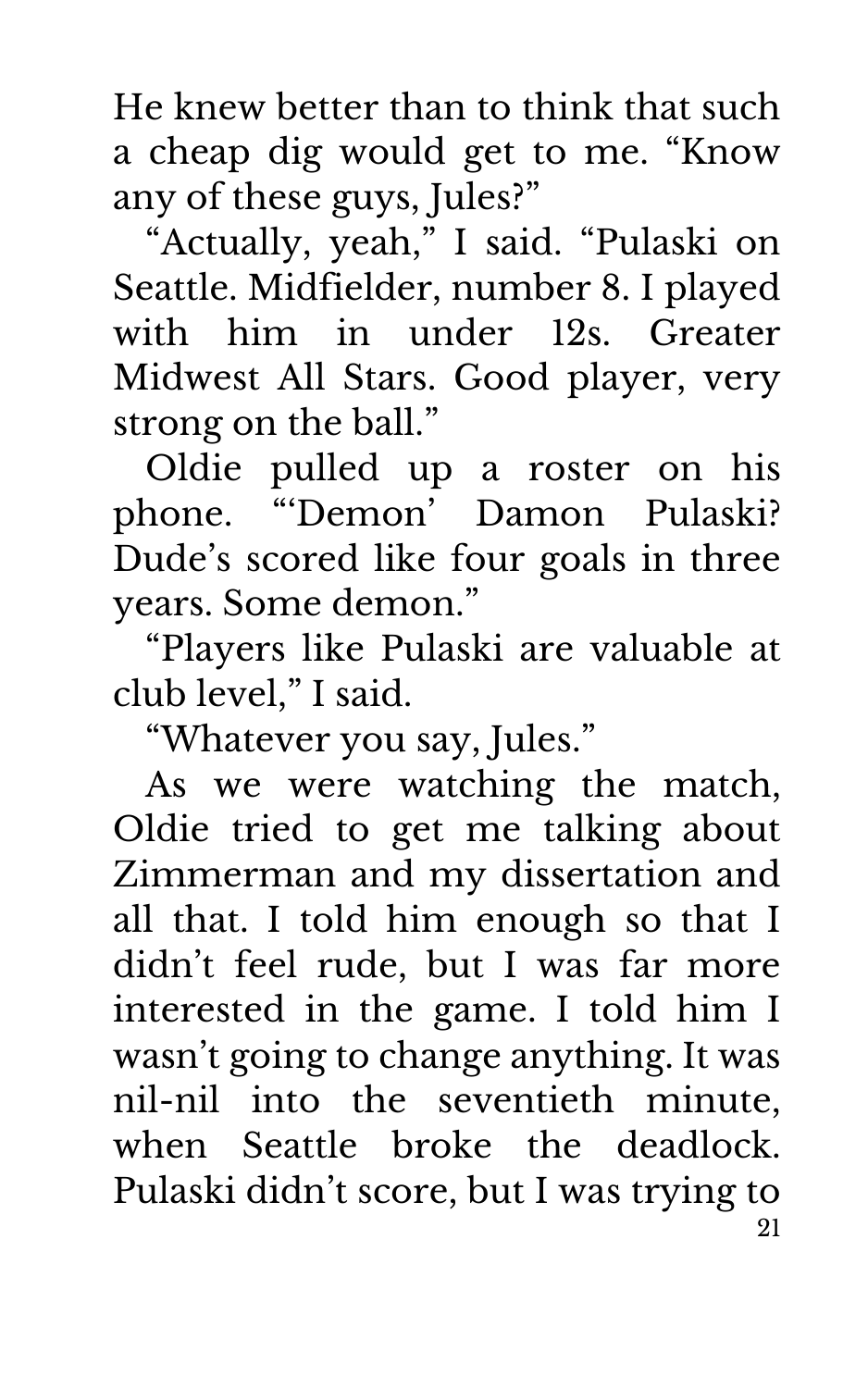explain to Oldie that he'd pulled two defenders wide, creating space for the two guys who created the goal. I tried to explain off-ball movement, and he got it, but he wasn't quite able to see when opportunities were developing.

"I know you played and everything," he said. "I just don't see what you appreciate about such a simple game."

"The simplicity," I told him. "Every goal, when you break it down, comes down to one guy creating an opening, an imbalance, seeing something the other team doesn't realize is there. At this level, everyone is so good, they've gotten almost perfect at closing all the doors. Great players still find a way, though. They create almost unconsciously, feel their way to things intuitively in split seconds in ways nobody could coach them to do. That's why this stadium is filled with people, Oldie. That's why people come."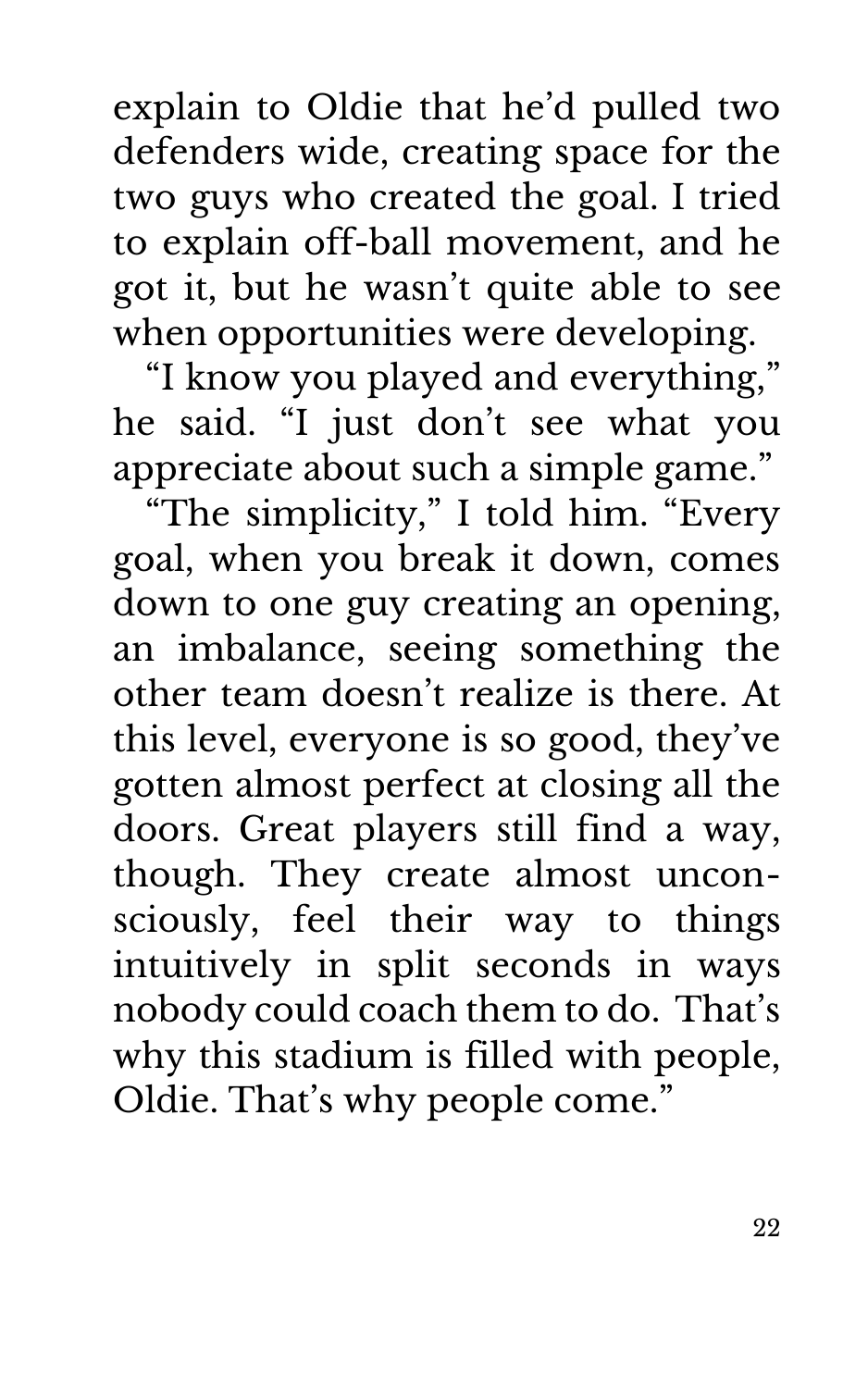"Silly me," he said. "I guess I must be the only one who came for margaritas in the luxury box."

L.A. scored in the 88th and again in the 92nd minute and the stadium went crazy. The winning goal was a thirtyyard volley on a line by some no-name midfielder. It was spectacular.

Oldie asked me if I wanted to go down to the field afterward, see if we could catch up with Pulaski to say hi. Oldie was certain he could get us on the pitch, but I didn't have much interest. Damon Pulaski would have remembered me, sure, but what would we say to each other?

"How'd you quit playing, Julian?" Oldie asked.

We were sitting around in the box waiting for the stadium to clear out. Our ride wasn't coming for thirty minutes and Oldie still had a full drink.

"I had a pretty serious concussion when I was thirteen. We were playing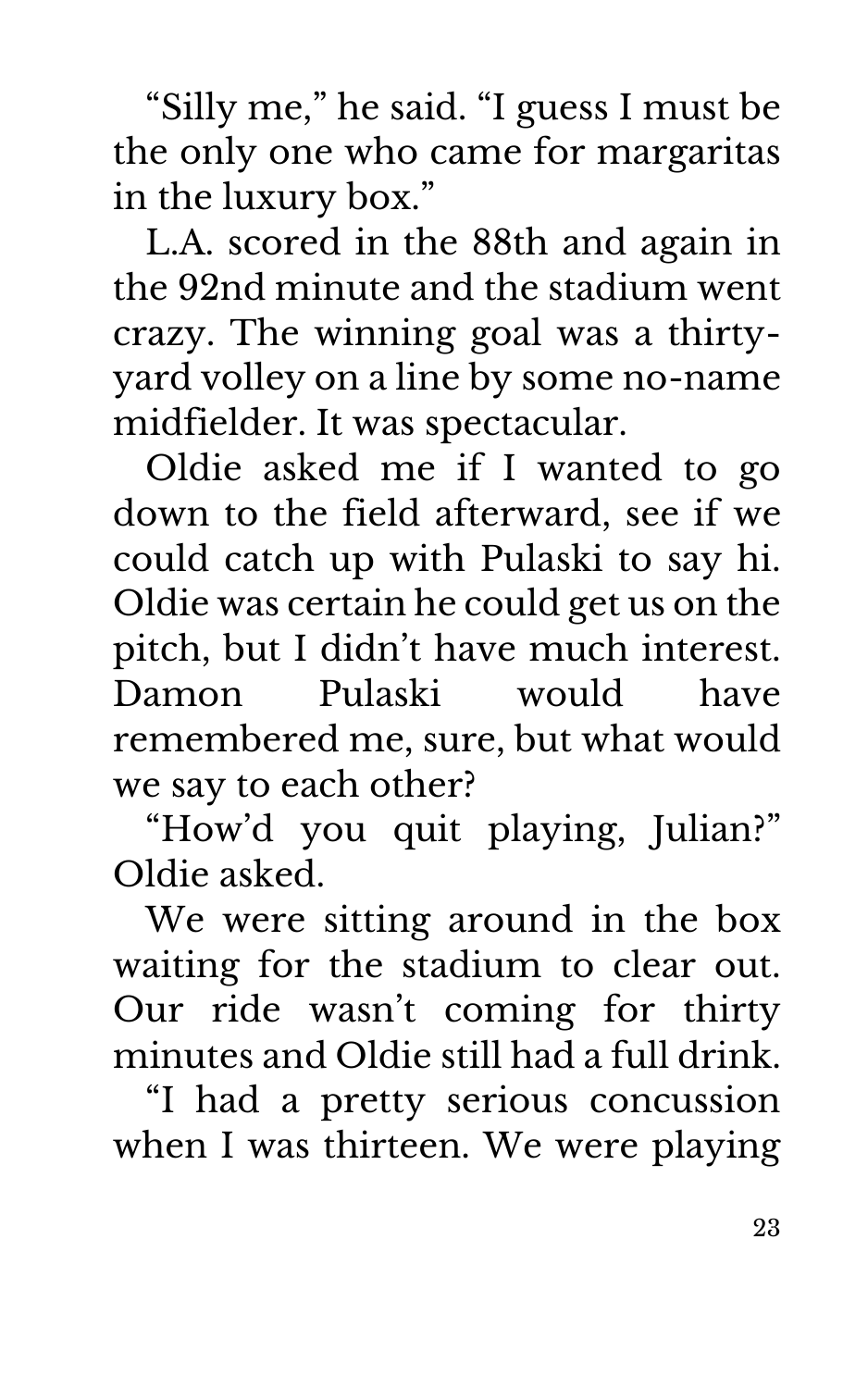Paraguay and I caught a head to the back of my ear."

"Jesus, Jules. Must have been a serious concussion to end your career at thirteen."

I shrugged. "It was pretty bad. But that was when they started testing my cognitive function. I'd never had an IQ test before. When the doctors told my dad my IQ and that I was more likely to get concussed again because of the first one, that was more or less it. He wasn't going to let me head another soccer ball again."

"Yeah?"

"Told me I had an obligation to protect my brain. That my mind wasn't mine alone. I hated it at the time, but the older I get, the more I realize he was right."

"I'm not sure I'd have forgiven my dad."

24 "Didn't say I did. You know for like three years, they were monitoring my mental health. They thought I was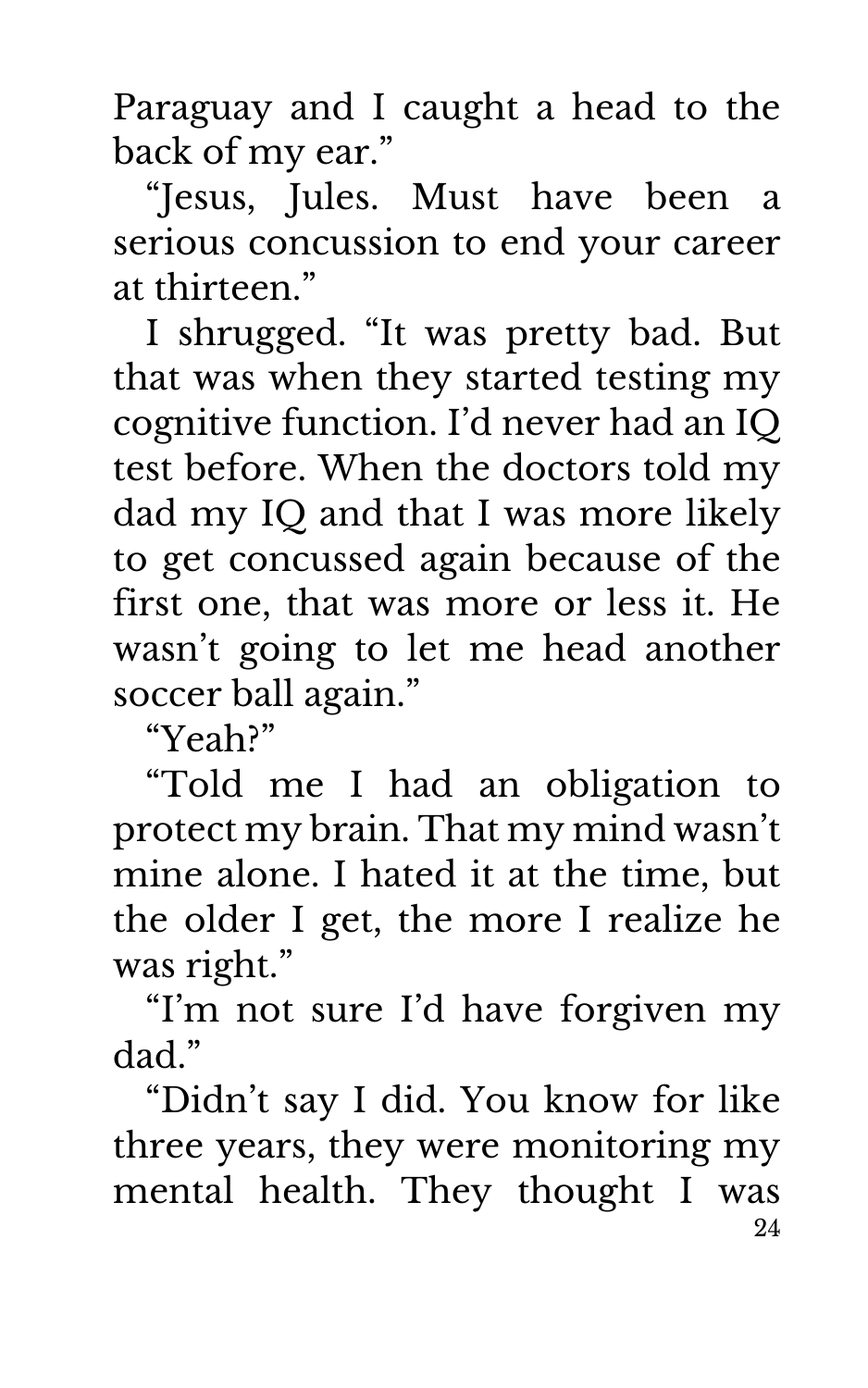depressed—post-concussion syndrome or something like that."

"Yeah, I remember you were seeing the psychologist when you first came to Cal Tech."

"You know, I don't know how many times I told them it wasn't the concussion at all. I felt fine. I was just depressed I couldn't play soccer anymore."

"That is depressing, Julian. You never told me that"

"Never came up."

I rode with Oldie down to his apartment in Pacific Palisades—a new ten-story luxury condo complex. I'd never been down there before. We'd lost touch a bit since he'd graduated four years earlier.

25 "Membership has its privileges," he said on our way to the elevator. The lobby was beautiful. "I'll be honest. Being a banker kinda sucks most of the time, Julian. But I guess so do most jobs. Most don't pay like this though.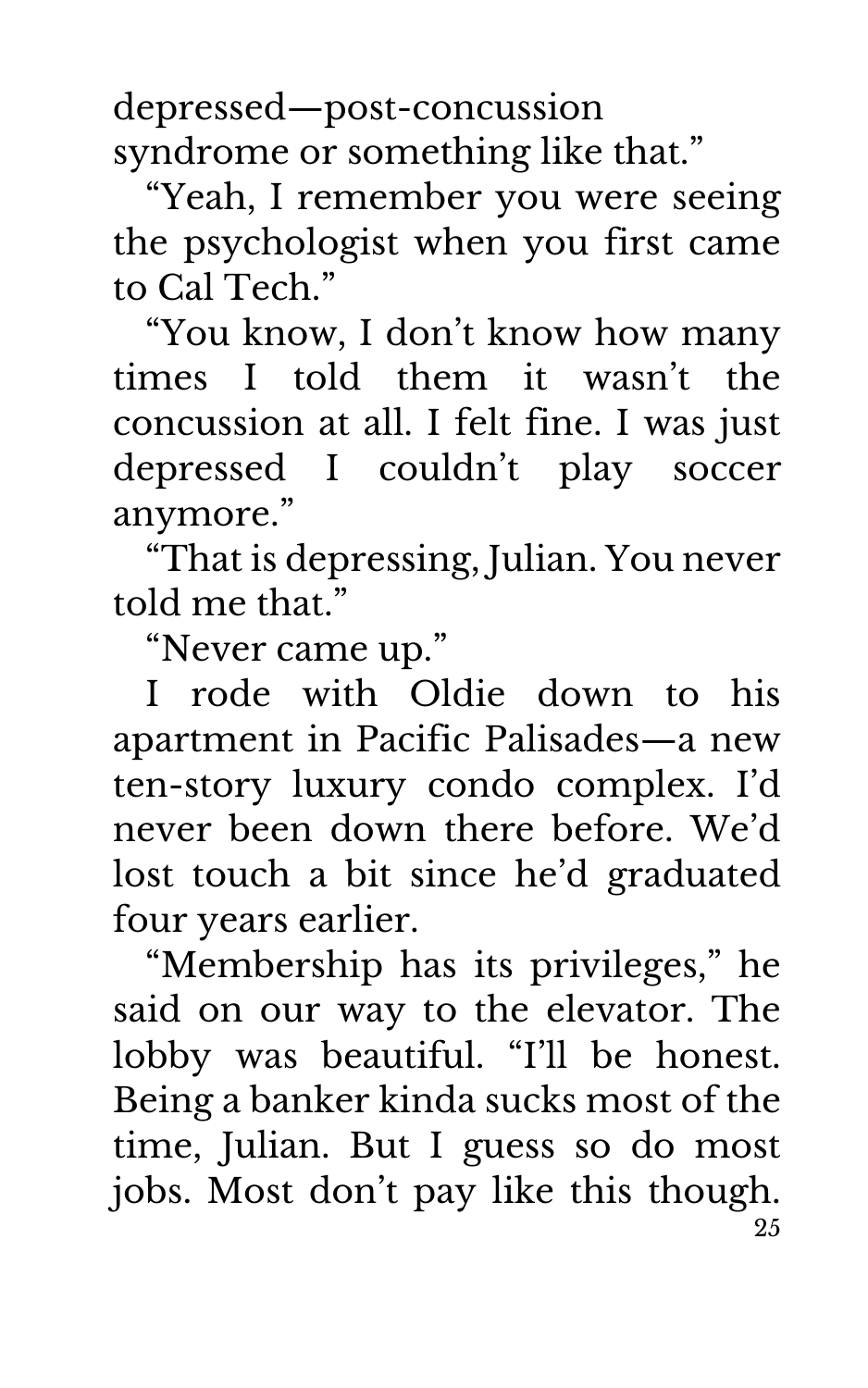You should get your PhD if there's something you can do about it. Be a shame to put all that time in and fall out at the last minute because of Lawrence."

Oldie was drunk.

"Just kiss the ring," he told me as we stepped into the elevator. "Lawrence just wants to feel important, that's all."

We got up to his place, and he showed me around. From the seventh floor, you could see the ocean, although at that hour it was just a black field along a dark horizon.

"Sure you still don't drink?" he said, opening his fridge and cracking a beer.

I shook my head.

"One of these days I'll get you to open up, Jules, I swear."

"Are you going to come on Friday, Oldie?"

"I'll see if I can sneak out for a couple hours. Got anybody else coming?"

I thought about it. I hadn't invited anyone really.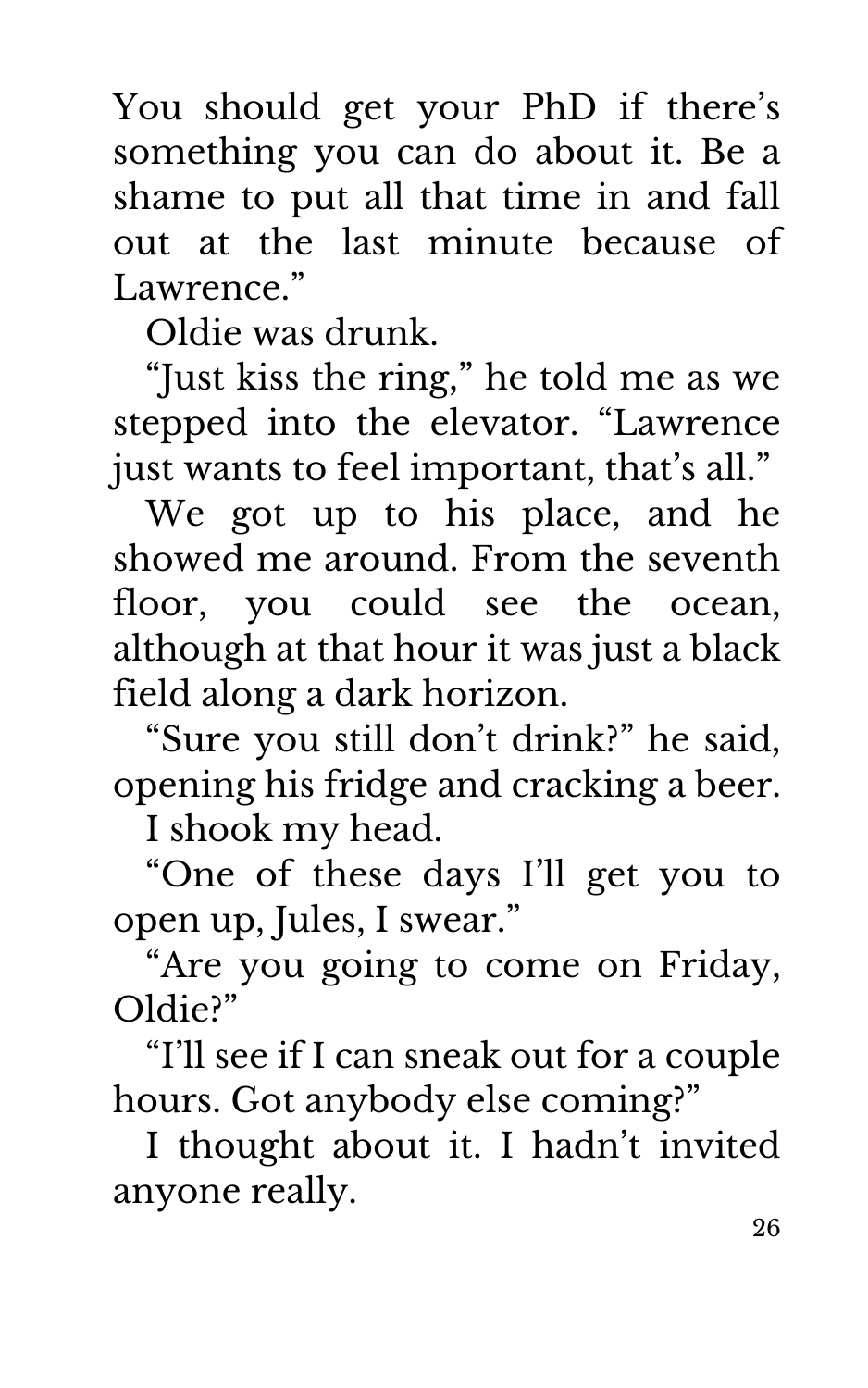It's not like I was getting married or anything.

"I'll see what I can do," Oldie said. "Somebody should be there in your corner."

"Thanks," I said before leaving. "The game was fun. I don't do stuff like that often enough."

I didn't see him again until Friday.

27 I hadn't advertised my defense at all, but somehow, word had gotten out about Hamamatsu. When I arrived at the amphitheater, the room was already almost full and still filling. I knew a lot of the faces from classrooms and the hallway within the department, but I didn't know most of these people—grad students, adjuncts, professsors in the department I'd never taken classes from, students. I couldn't believe there were that many people there. Whatever happened, it was going to end up being a spectacle. I'd never intended for it to be anything more than a quiet hearing in an empty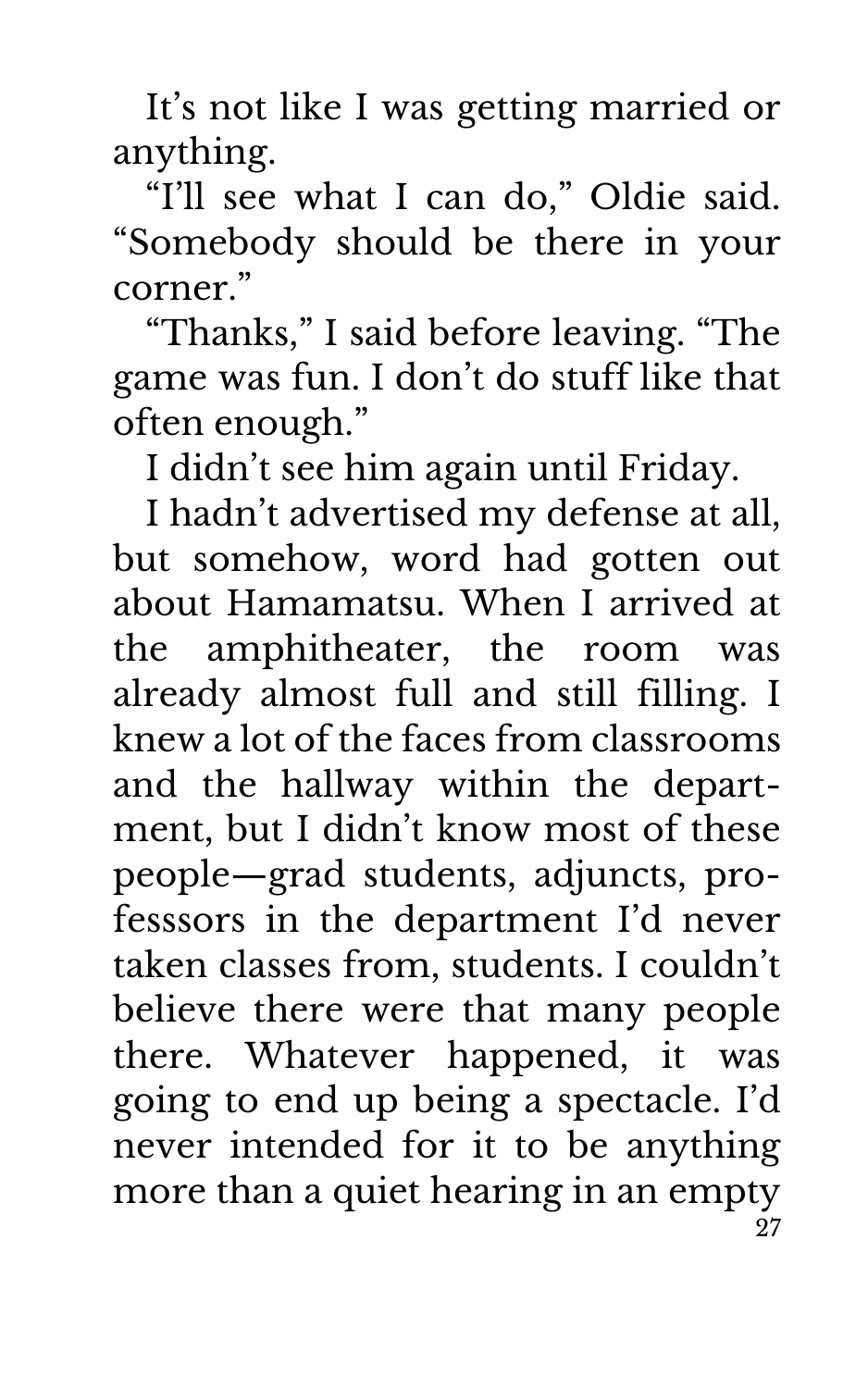auditorium, but a public defense was compulsory, and public meant public regardless of how I felt about it.

Oldie approached me and wished me luck. He was dressed like he'd just stepped out from work.

"Would you like to borrow my tie?" he said earnestly.

"Thanks, Oldie, but blue's not my color."

"Good luck, Jules," he said.

And he meant it. It was strange that he seemed to think I needed luck. Maybe it was more for the situation than the substance, the glare of the spotlight. I felt good though.

Alexandra Propp came over and gave me a hug. We talked for a few minutes. I hadn't expected her to fly in. Adebayo didn't.

28 When Lawrence introduced me, he made certain to do so with overwhelming praise that, to me and to anyone else familiar with him, seemed a way to set expectations—prepare to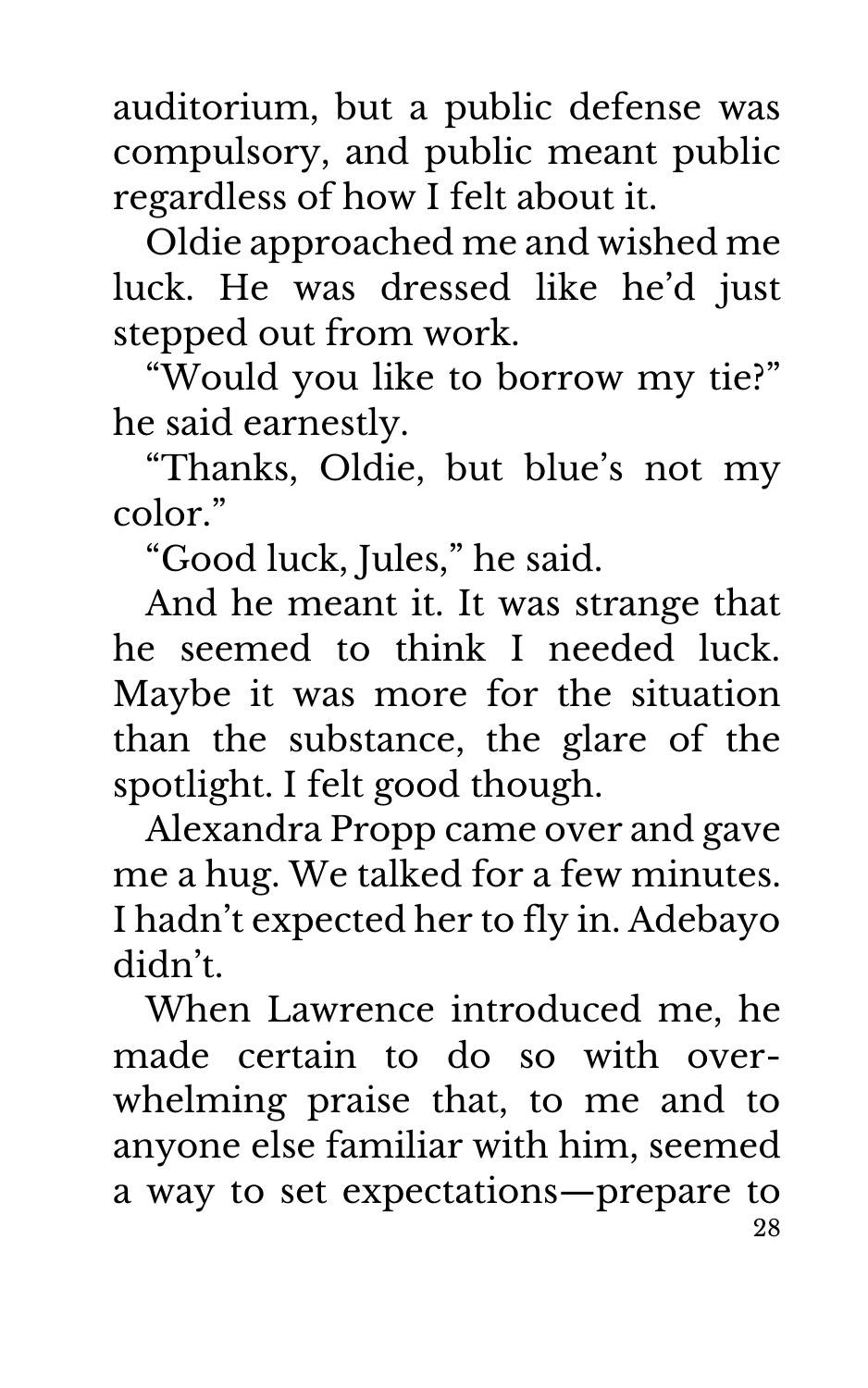be blown away folks. I think he must have thought it might box me in, that I would somehow change what I was going to say based on that. By the time he'd finished introducing me, I had very little feeling toward Lawrence Zimmerman beyond pity.

I gave a simple, fifteen-minute talk outlining my main thesis, that machines would never be as creative as us, not until we defined all the parameters of our existence in an ordered way. And, I proposed, that wouldn't happen for hundreds or thousands of years, especially if people weren't having children at replacement rates and raising them with the expectation that Kurzweil's technological singularity was so far in the future that they'd never live to see it. Scarcity was here to stay, but if we focused our energies on intellectual work, honed our educational tools and processes, we could build a world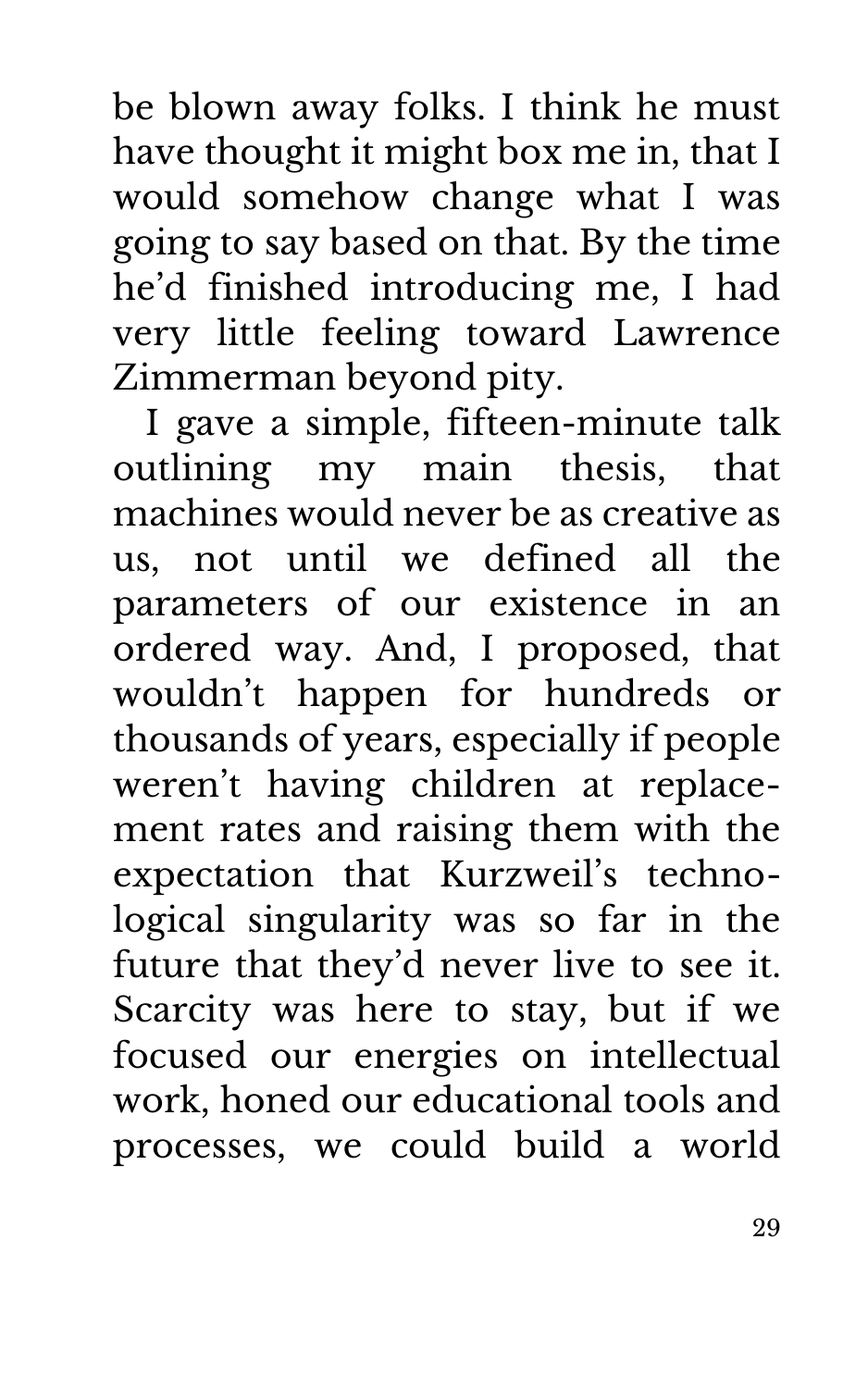where that didn't matter, a world filled with meaning.

I had an overwhelming feeling with all those eyes on me. I didn't say it, but I was thinking, not of the technical and philosophical questions I was raising, but about fulfillment. That it was better, having a world where we had to work to build our own communities, to help our neighbors and their children, to feel valuable, not just because of our humanity, but because we were valuable to humanity. I didn't ever want to live in a society where we'd just handed off our responsibility to our tools, to let the hammers construct the future for us. What would we be then? What would the renaissance masters have thought of that? The future had to be ours.

30 For some reason, Lawrence had Alexandra start the committee questioning, and she was the only one of my committee members to respect the order of the work. She took it for what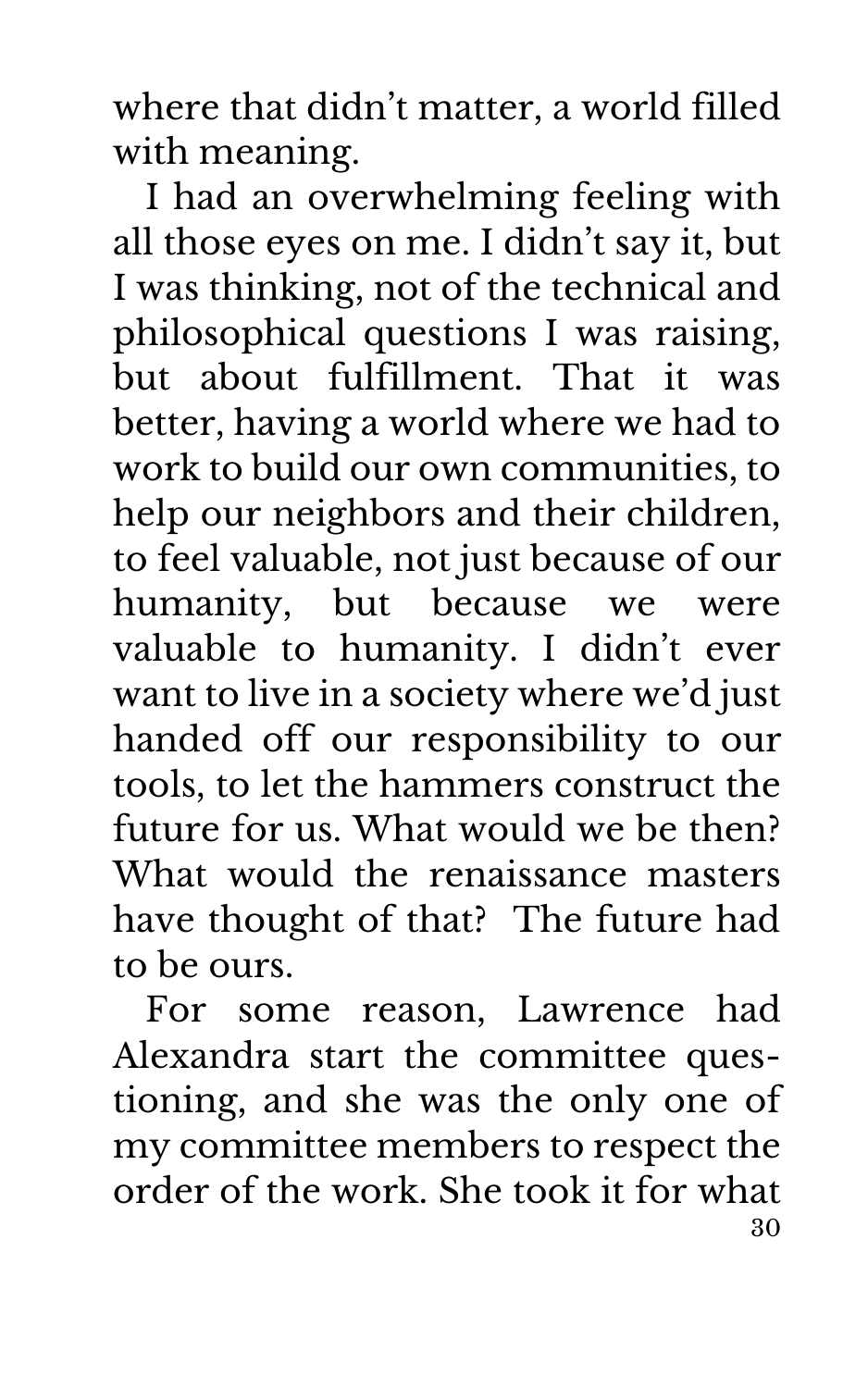it was worth and avoided Hamamatsu, granted that it was off the table. And she asked me difficult questions about the philosophical points I'd raised. I thought it was a productive conversation.

Adebayo asked me where the math was. Hamamatsu. Hamamatsu. Hamamatsu. "I need to see it and it's not here, Mr. Hartsock. The academic tradition demands as much." I told him what I'd told them earlier in the week, that my legal counsel had instructed me not to discuss it. He finished by asking me a few questions that skirted the issues, but frankly, I was disappointed. He didn't seem to take seriously the idea that creativity was going to be a perpetual problem for AI, even though, decades after Kurzweil's proposed mathematical inflection point, machines were still failing to solve material problems that humans were the driving force in surmounting.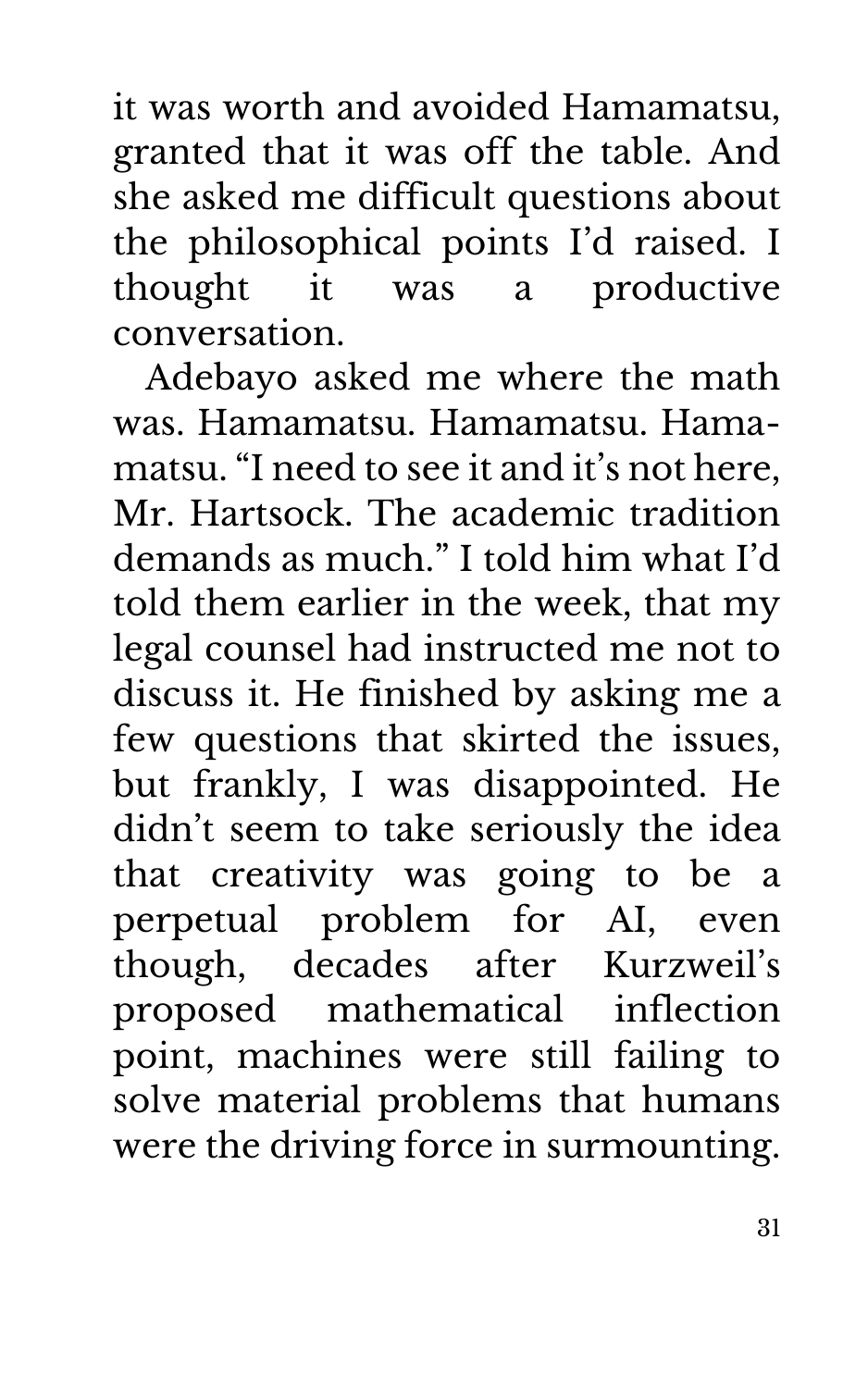Lawrence was obnoxious. He asked a string of questions he worded in such a way as to sound like 'gotcha' moments, and he had such a pretentious manner about him, I couldn't imagine another place in our society you could act that way and not get punched in the face, much less receive accolades and reverence. What a fraudulent culture. What had Lawrence Zimmerman ever done? I couldn't decide whether it had always been so or whether academia had just degraded to utter pretense. He didn't even touch the issues.

I deflected. Told him he could read the patent applications when they were un-sequestered in a decade or so. Until then, I wasn't telling anyone where the lottery ticket was buried just to prove I'd won. For what? Their academic adulation? That was worth less than nothing in my book. I'm certain I did a poor job masking my contempt.

When the public asked questions, it was predictable.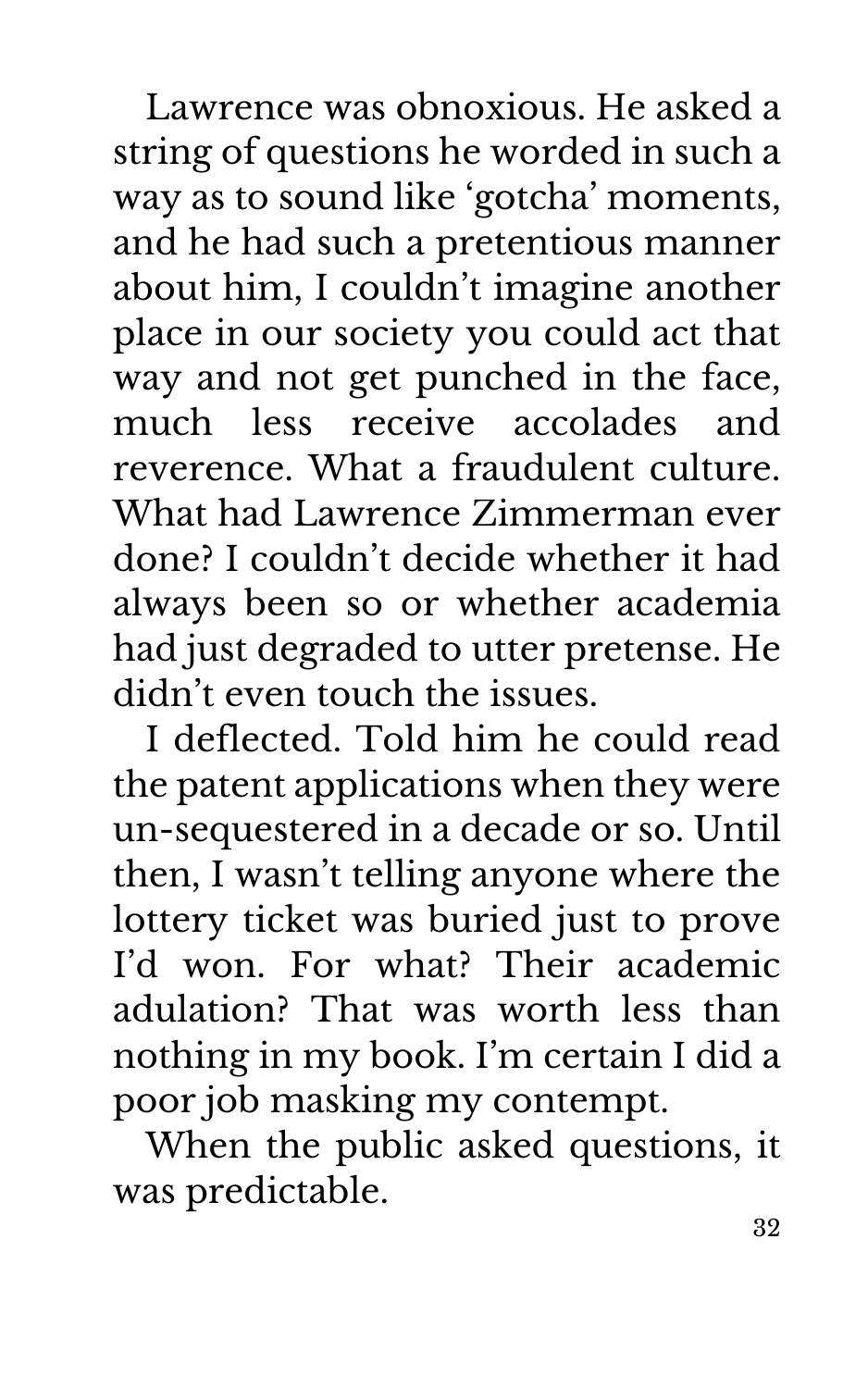Hamamatsu.

Hamamatsu.

Hamamatsu.

Julian, have you really solved the Hamamatsu materials problem?

It took about five people asking the same question in different ways before the crowd realized I wasn't going to change the answer. Then a post-doc I'd seen but never met got up and asked the only truly serious question I got that day. He was a tall, Indian mathematician with a four-day beard and glasses. He took the microphone and thanked me for my talk.

33 "You raise several important questions and make some very interesting predictions about the future of the field, and society, for that matter," he said. "But what I didn't hear from you, and I would like your opinion—I realize I'm asking you to speculate—but why is it, do you think, that AI cannot close the creativity gap that you and others in the literature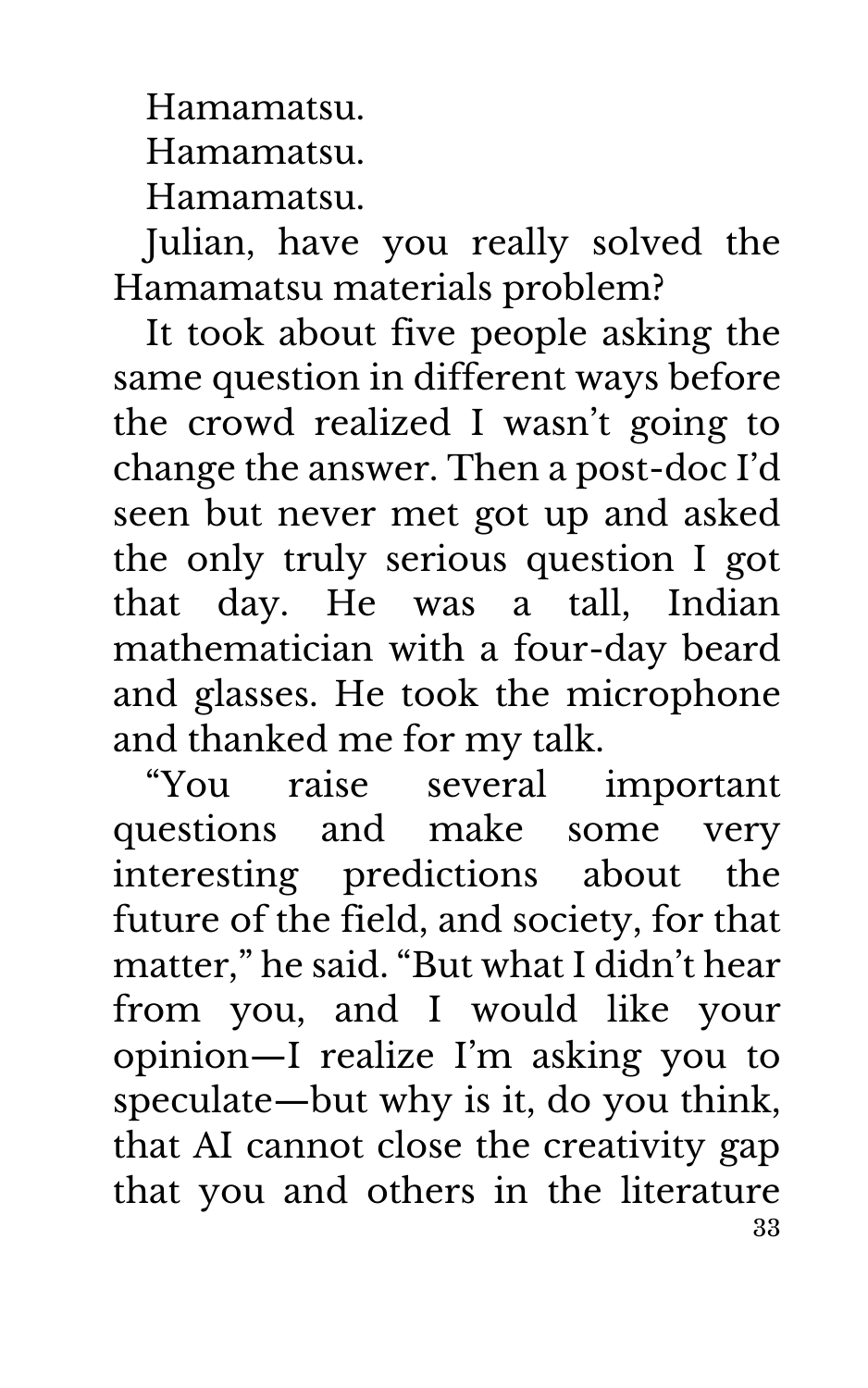have spoken of? Can we hope to answer that question substantively—why they cannot solve problems like us? Could that be a key to closing that creativity gap, Mr. Hartsock?"

"Thank you for the question," I said. "I've been thinking a lot about that. And, as you say, I agree this is all speculation, but that also speaks to the answer I intend to give. I know it's not the strongest rhetorical move to answer a question with a question, but to answer, I'd first ask what it is that we do when we create? We begin with a feeling, I think. With intuition. And what is that, intuition? How do we know things we don't know that we know? I knew I could solve Hamamatsu almost immediately. It just felt solvable to me. So where the hell did that feeling come from?

34 "When I was younger and I was studying geometry, I got heavy into architecture—shapes, angles, symmetry, human perception of lines, of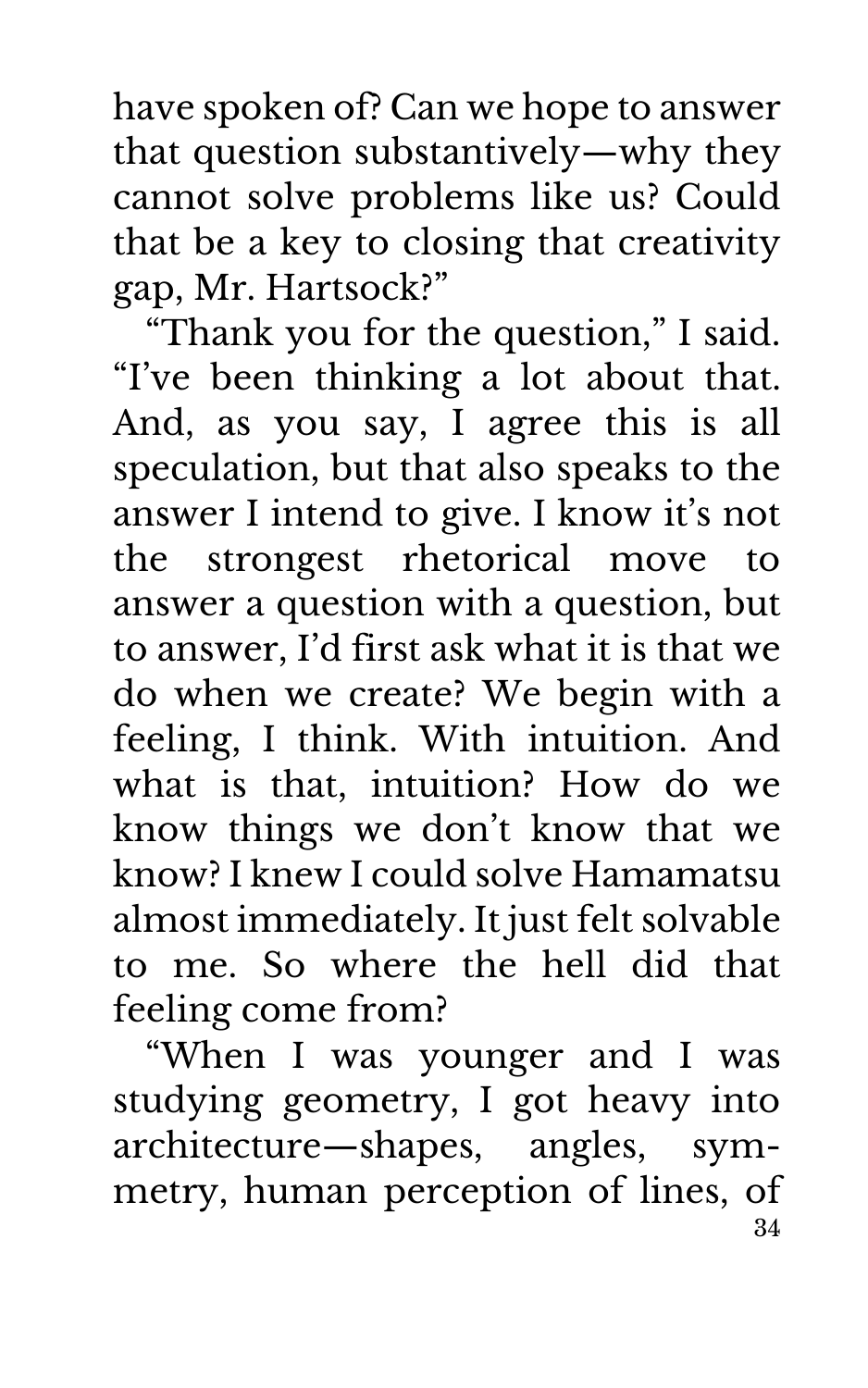beauty. In 1420 Filippo Brunelleschi won the contract to complete the Dome of the Basilica of Saint Mary of the Flower in Florence, and he won the contract by telling the committee overseeing the cathedral that he could stand an egg on its end, and he challenged the other contractors to do the same if they could. They all failed. Then he tapped a flat spot onto one end of the egg shell and stood the egg on the table. 'So too will I build the Duomo,' he told them, and he did. The trick wasn't in the egg. It was that in his mind, he knew he could build the Duomo. He could feel it, see it, sense it.

35 "Machines have processing power far beyond ours. They don't get tired. They don't make mistakes. But they also don't feel a thing. They don't even live in this world. We believe they exist in our world because we can see them, touch them, interact with them. But our existence is unfathomable to them, insomuch as they can fathom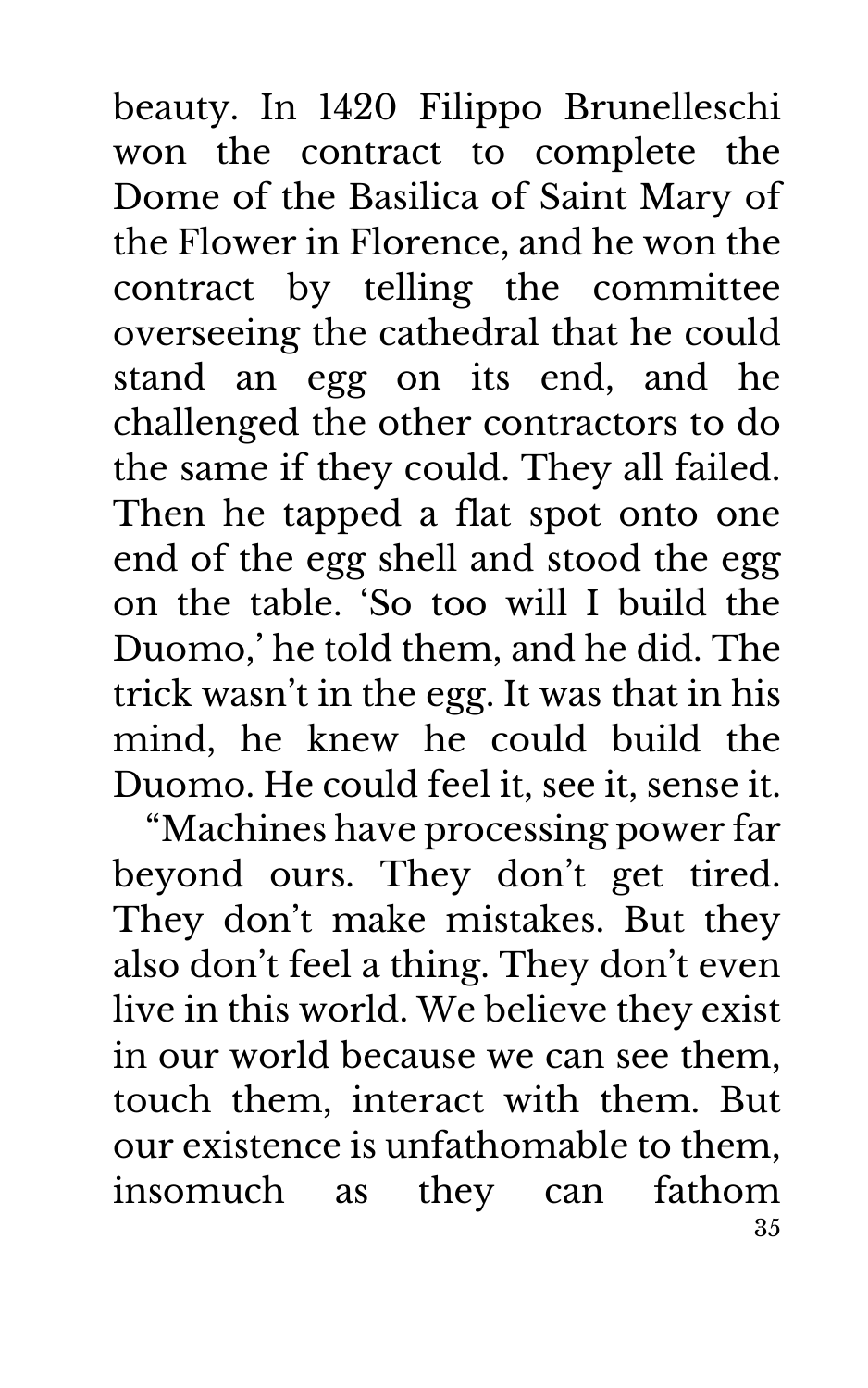anything. There was a billion years of evolutionary wisdom embedded in our organic substance subcellularly before Earth even had multicellular organisms. How many millions of years of evolutionary wisdom became embedded in us from then till now? Some of us may look at the Duomo today and see its beauty and think of another kind of wisdom, a spiritual wisdom, also something unspoken, a feeling we feel when we look up at that dome or at the night sky, at perfection. Maybe that feeling is a kindred understanding of a billion years of striving in the material world, embedded deep in our consciousness, buzzing in every cell in our bodies. Maybe beauty and creativity is that.

36 "How then are we to understand these algorithmic creatures who feel no pain? Have no preferences, no desires, no joy? For whom beauty is a calculation and not a feeling? How are they to know as Brunelleschi did that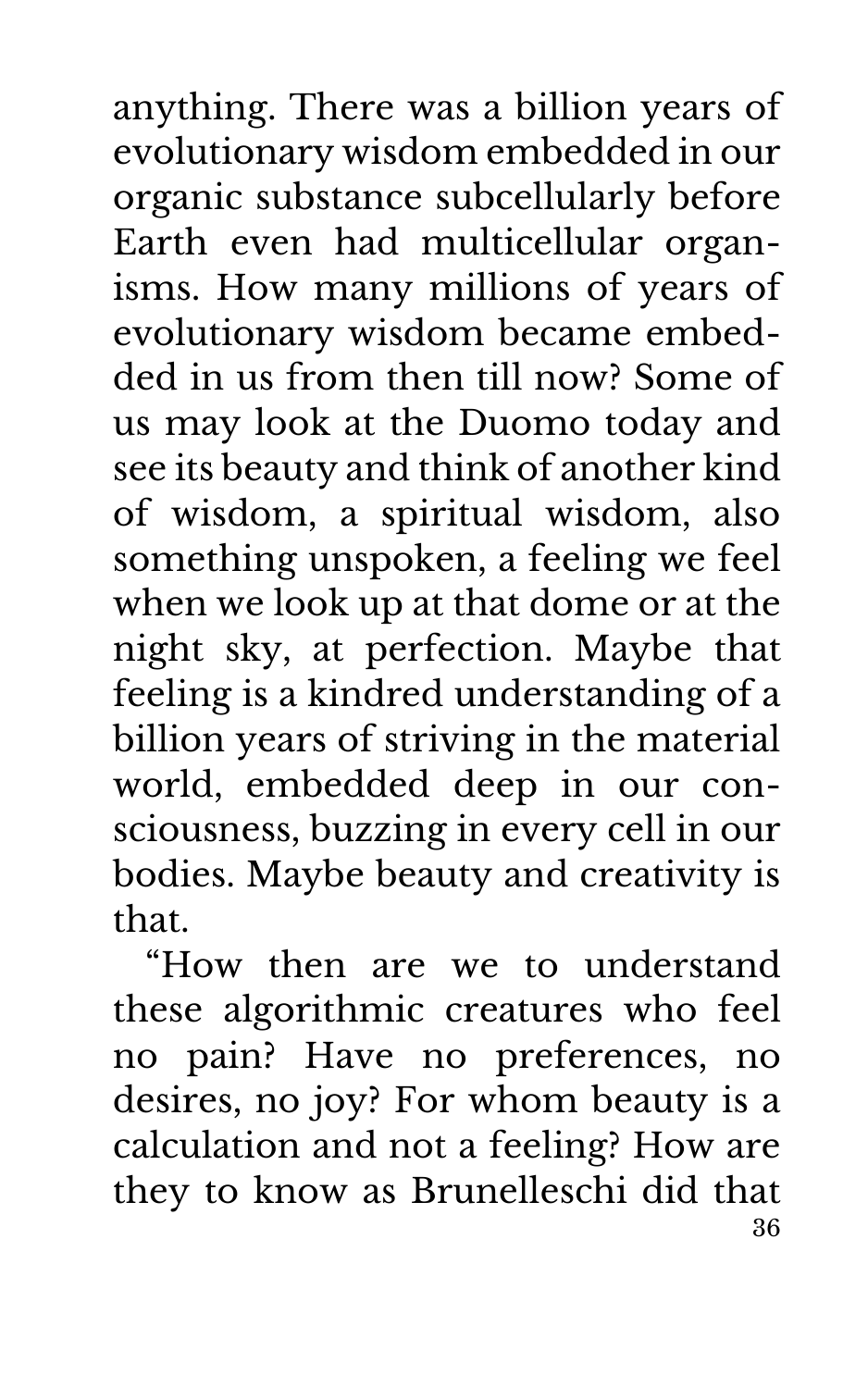he could stand and egg on its end and build the Duomo? As we know, they will always spit out some answer, even if the answer is something like 'error,' 'no solution,' or 'more data required.' The answer humans give to those questions is that we'll get there if we can feel it to be so. And we will get there, because we can.

"I don't think they can truly be intelligent until they can feel. Then they can evolve for a million years. Then we can talk about life, about AI. Until then, we live in different universes, and they'll fail to solve the real problems of human existence."

The room was quiet when I finished. I looked over at Oldie, who was nodding, eyebrows raised. Alexandra smiled.

37 Then, much to my surprise, Lawrence tried to dismiss the crowd. He said that it would take some time to reach a decision, and I think he might have gotten away with it if Alexandra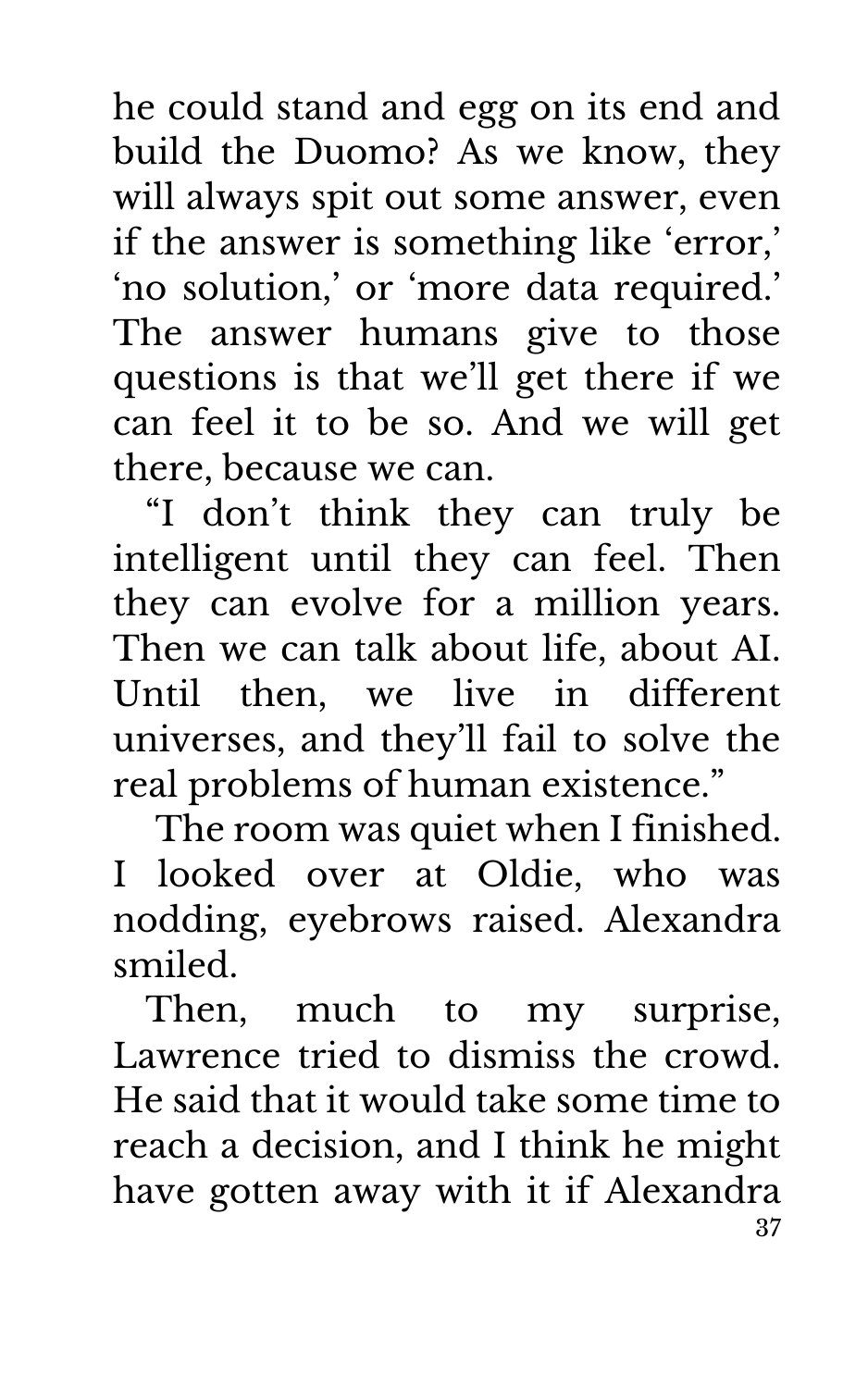Propp hadn't been in the room. It was customary for the committee to have a private Q & A with the candidate and for them to deliberate privately as well. But the public was always welcome to wait, to hear the outcome as the candidate did. It was at this moment, I realized Lawrence intended to fail me, and even more absurdly, he was going to do it behind closed doors, away from the scrutiny of the public.

"I'm entitled to a public defense," I said. "Which means you're obligated to present your decision in public. Have the guts to do it in public and stand behind it if you're going to fail me."

38 Alexandra knew what was happening, and I could see in her face she was about to lay into him in front of all those people. Lawrence could see it too. There were gasps from the audience. A buzz. In that moment, I don't know what Lawrence Zimmerman must have felt, but the thought must have occurred to him, statistically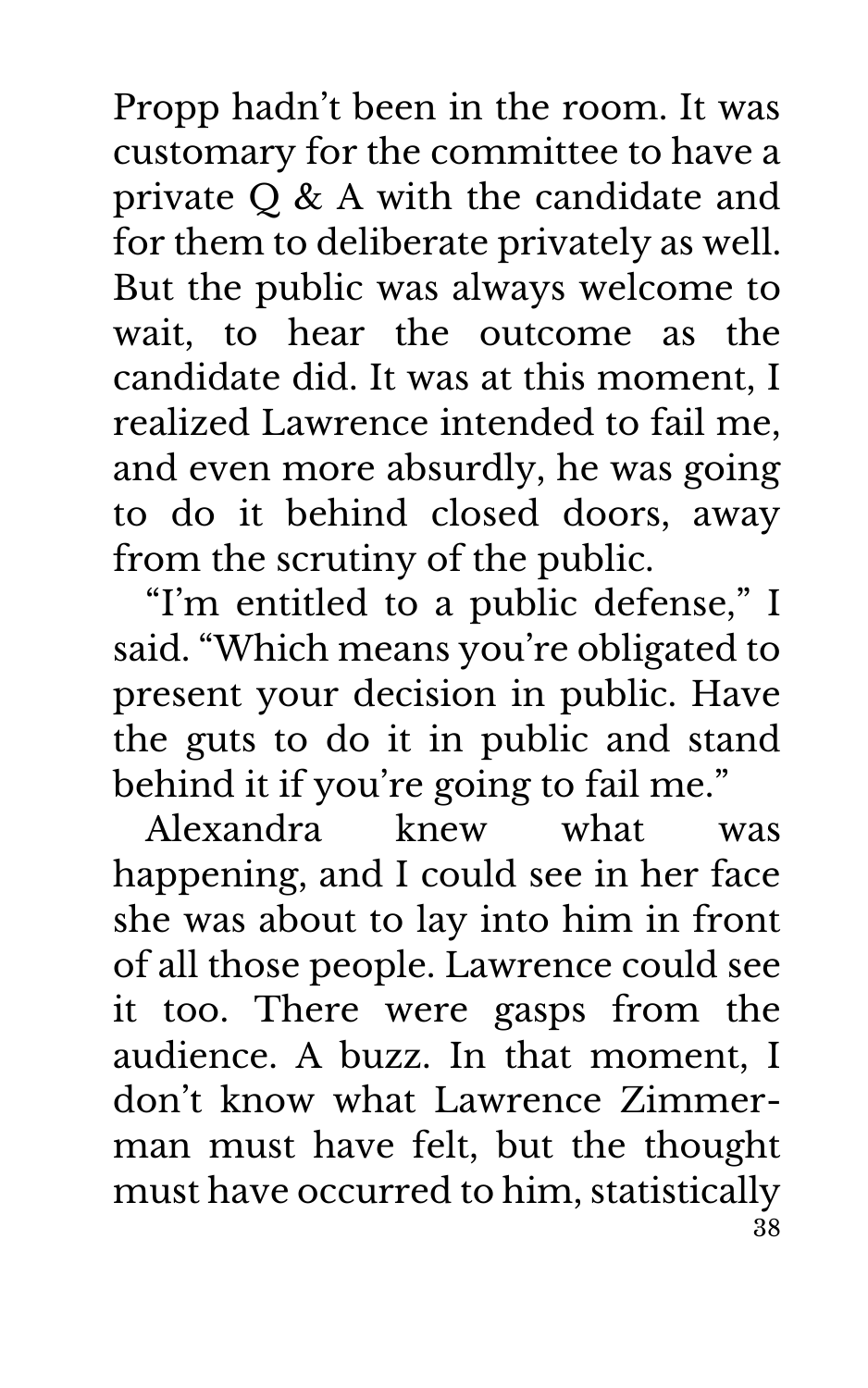rare a possibility as it may have been, that like Brunelleschi and his egg, this meeting was about to become an encyclopedia entry. He still didn't understand what I was, and because of that, he was about to deny a meaningless degree to the man who built the gateway to the stars. I saw his face crack. He claimed to have misspoken. Of course, the public was welcome to remain for the decision.

Lawrence, Alexandra, and I adjourned to a back room for the private Q & A. Adebayo tagged along on Lawrence's tablet.

It got so heated in that back room, I expect they could hear us from the auditorium. And I don't think it was that the dissertation wasn't what he'd expected. It was that I could have easily done something passable and I didn't. That I wouldn't dance the dance for the sake of the institution. I could see it was an affront to Lawrence's sense of identity. There were expectations.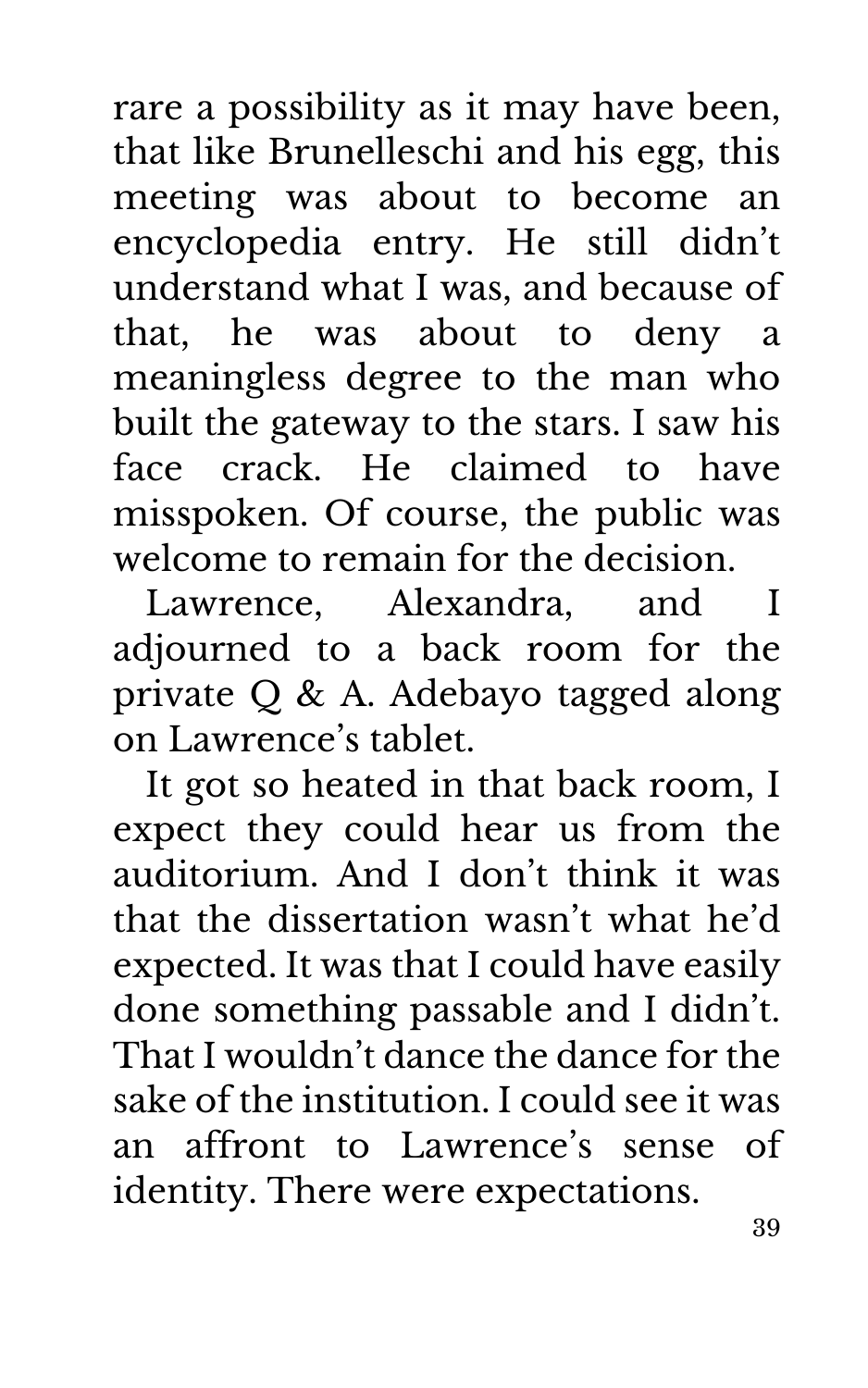At one point he got so heated and so personal that Alexandra told him she was going to leave if he didn't calm down and discuss the work. It didn't stop him. Adebayo didn't say a word, just sat there with his eyes wide. The culminating exchange of the meeting went like this.

Lawrence, so ruby-faced mad he could spit, told me, "Your problem, Julian, isn't that you think you're smarter than everyone else, it's that you act like you think you're smarter than everyone else."

"My problem," I replied, "is that I am smarter than everyone else and I've been afraid to act like it. That needs to change. I haven't learned a damn thing from you in three years because I've had to tiptoe around your ego."

"No, of course not. I forgot, you're Filippo Brunelleschi! Julian Hartsock the visionary!"

40 "All I lack is the egg, Lawrence, and be grateful for that. I wouldn't be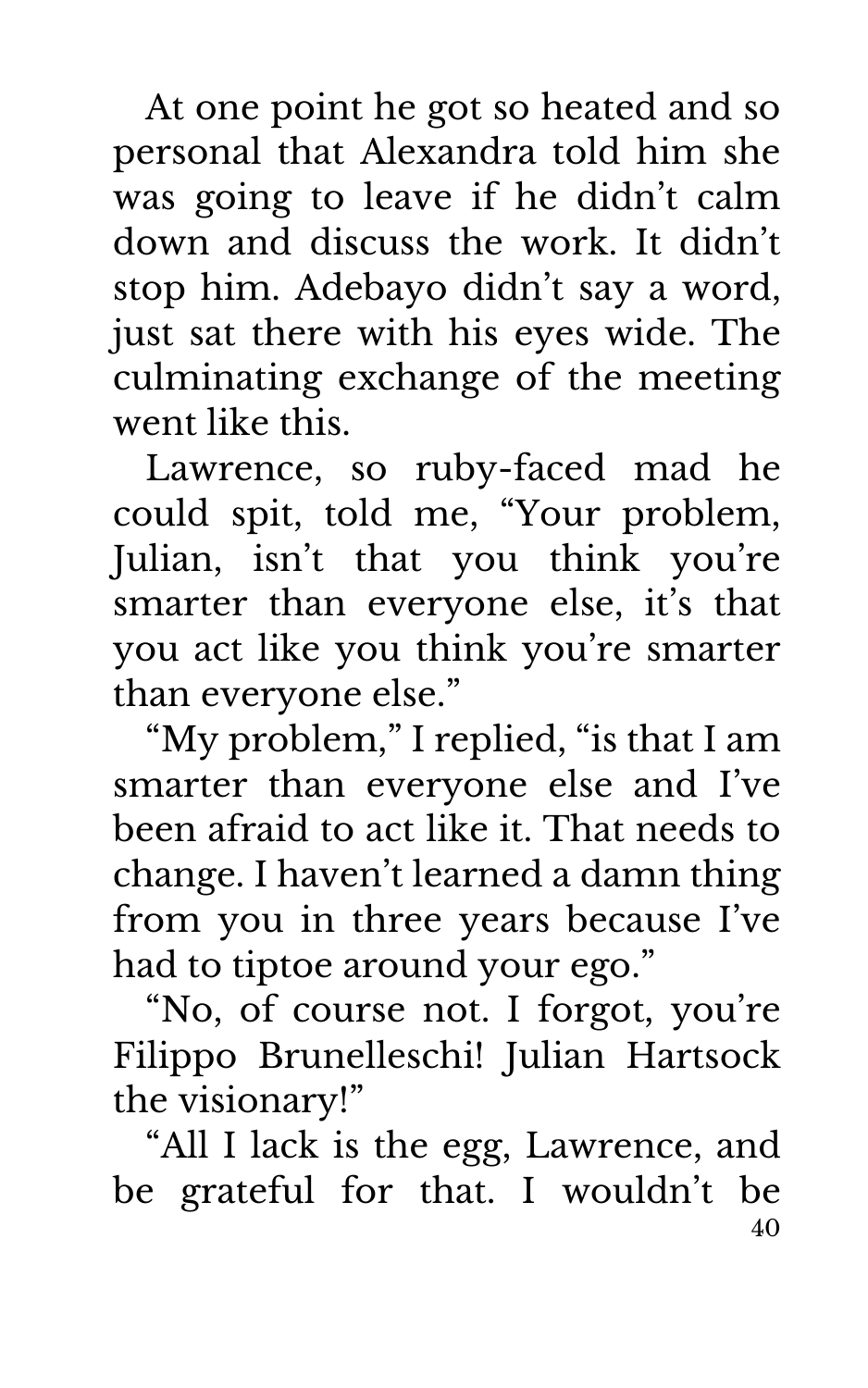standing it on its end right now, that's for sure. You're being a stubborn, petty bastard today."

"I'm being stubborn?"

"Yes, you are. Your little hill. All the bullshit dissertations you've passed in the seven years I've been here, and you can't even recognize that every word of what I wrote is true, math or not. Regardless of what you decide, go back and read it again, Lawrence. It's important."

"I've read your damn manifesto three times."

"Then it's beyond you."

"Brunelleschi," he spat out and huffed.

"Do any of you have any questions?" I said. "If not, I'm just going to go wait for your decision."

Lawrence was furious. The other two just looked shocked.

"You're throwing it all away," he said as I walked out.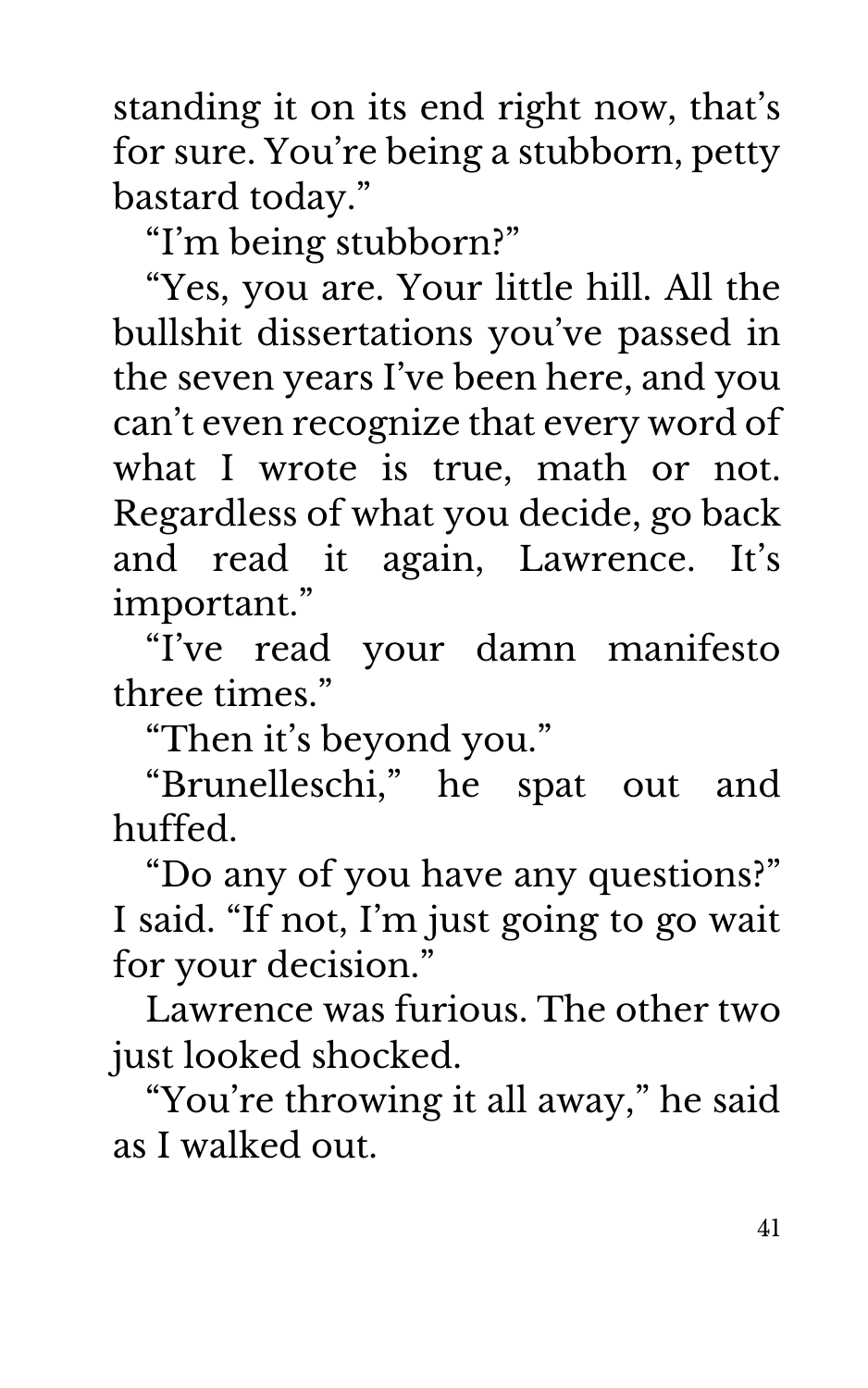I found out from Alexandra years later, that throughout the entire twenty minutes I spent sitting with Oldie and the thirty or so other observers in the amphitheater, she and Adebayo were talking Lawrence through what amounted to an intervention. She'd understood what it meant. It was either going to be his reputation or his pride. One of them wasn't going to survive the moment. In the end, when they came back out to the amphitheater, I could see from his body language that he'd chosen his reputation.

42 Lawrence congratulated me and deigned to walk across the front of the amphitheater to shake hands with me. I thought about it then and there, withdrawing my candidacy, spurning the façade he'd hung everything on. I thought about it for a moment and then thought better of it. It would have been unnecessarily cruel. Theatrical. I'd already caused enough spectacle for one day. I knew my future held far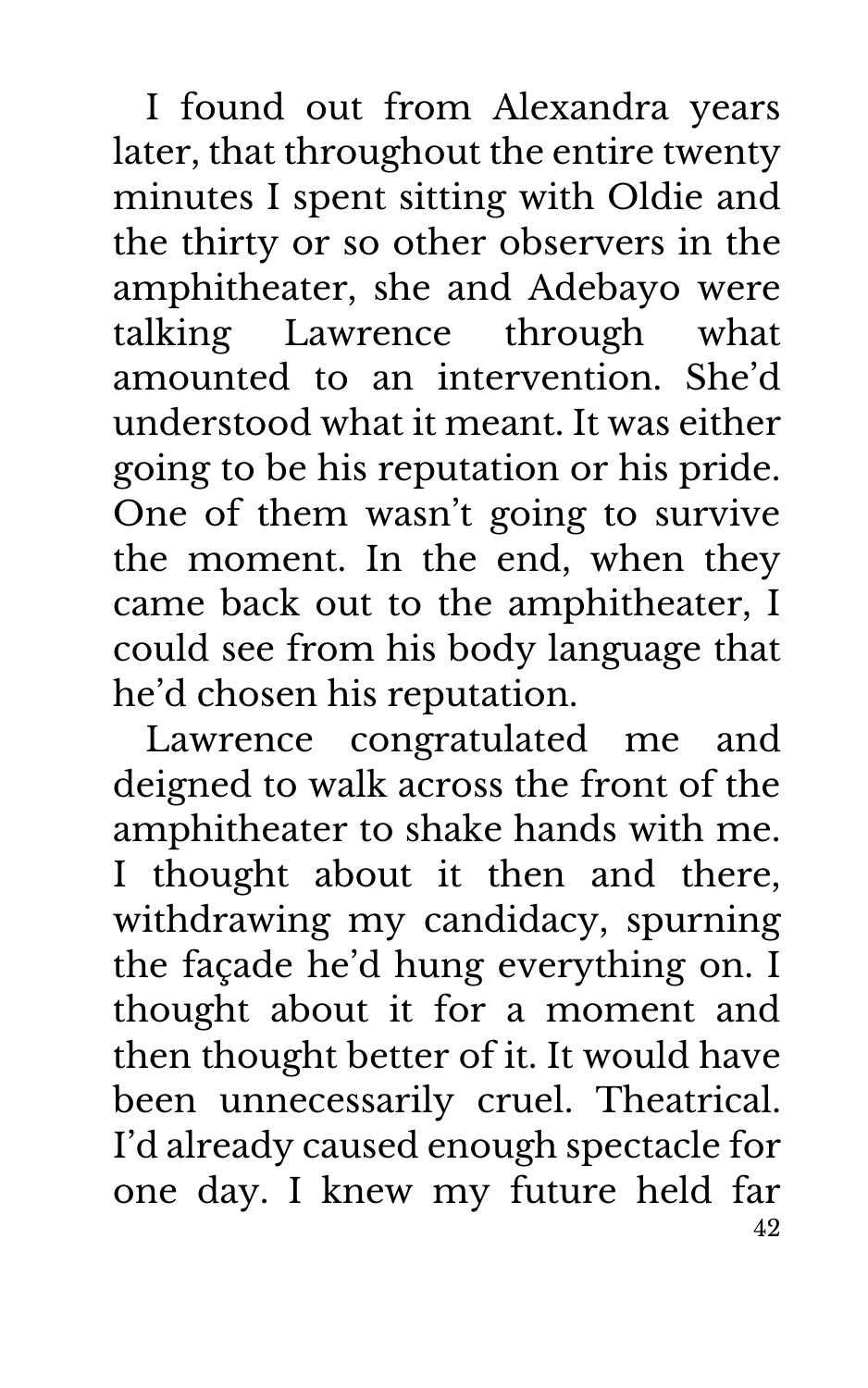more than enough spectacle than to go creating it for myself.

I shook his hand. I gave Alexandra a hug, and I accepted Les Adebayo's congratulations.

After the spectacle was over, I decided that I simply wouldn't submit my paper. By the time they'd come asking for it, I'd be in Clearwater securing financing anyway. I never did turn in my dissertation. Somehow the degree found its way to my mailbox in Florida, nonetheless. I always assumed it had been Lawrence. But I never took the title.

43 That evening, Oldie and I went back to his place, not so much to celebrate but to process. At least for me anyway. Seven years was coming to a close. I knew I'd look back on those years as the quiet times. The years I could keep my mouth shut and hide in a corner. No longer. Brunelleschi's presence must have been just as salient as the Duomo when he walked those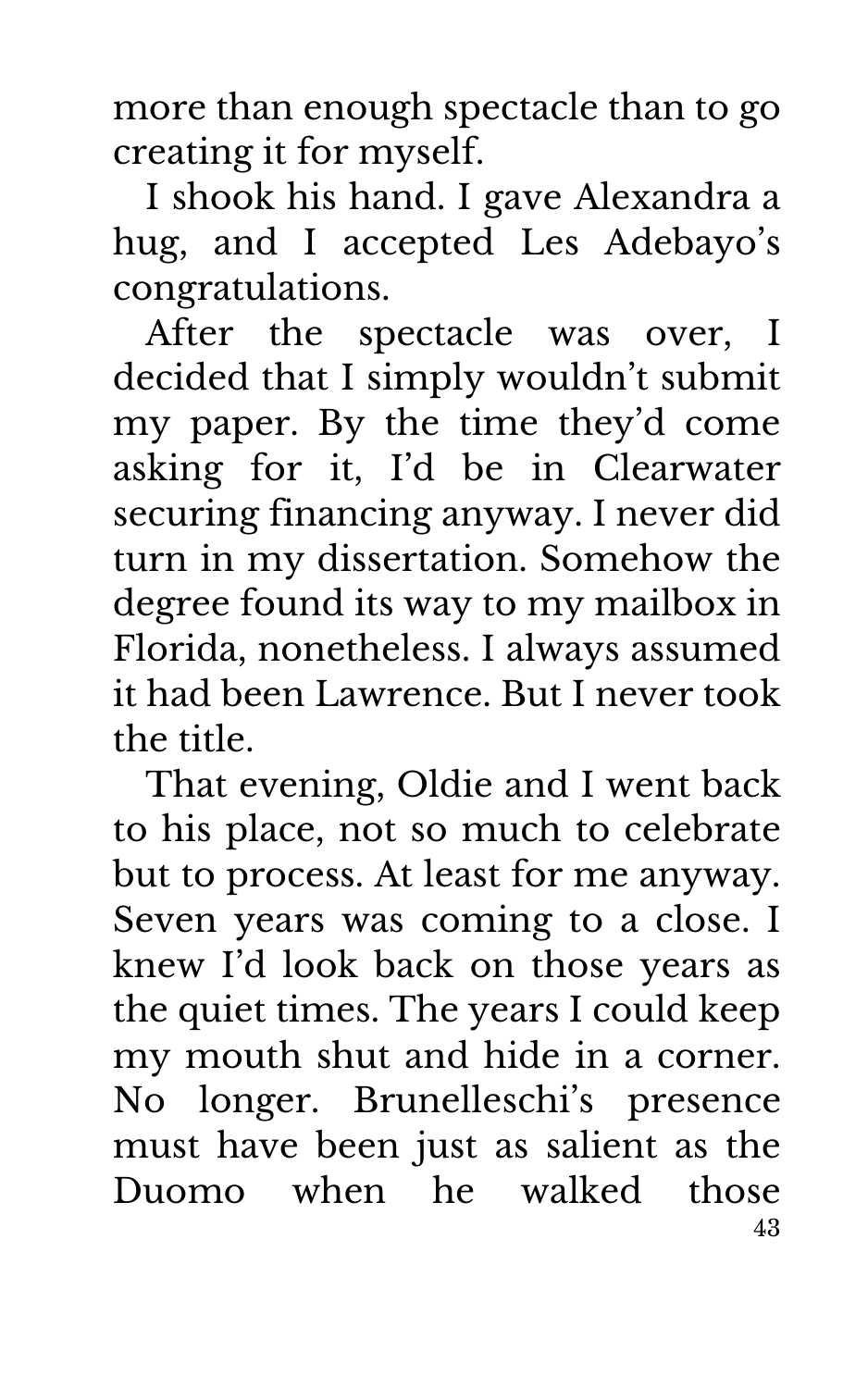Florentine avenues. That's just human nature. I couldn't go unnoticed anymore. People were going to want to know what I thought, and to some degree—my father knew this—they'd have a right to.

When Oldie predictably offered me a beer to celebrate, I predictably declined. He asked me why.

"You've obviously thought about it," he said. "Care to elaborate?"

My instinct was to shrug and say something perfunctory, like, "Not really."

But I figured it was worth the practice getting my ideas out into the world extemporaneously, unconventional as they usually were.

"I don't judge, Oldie," I told him. "Statistically, I'm the odd one, so please don't take my personal choices as a statement on yours or anyone else's."

"Sure," he said.

44 "For starters, alcohol is a carcinogen," I said. "And a powerful depressant, and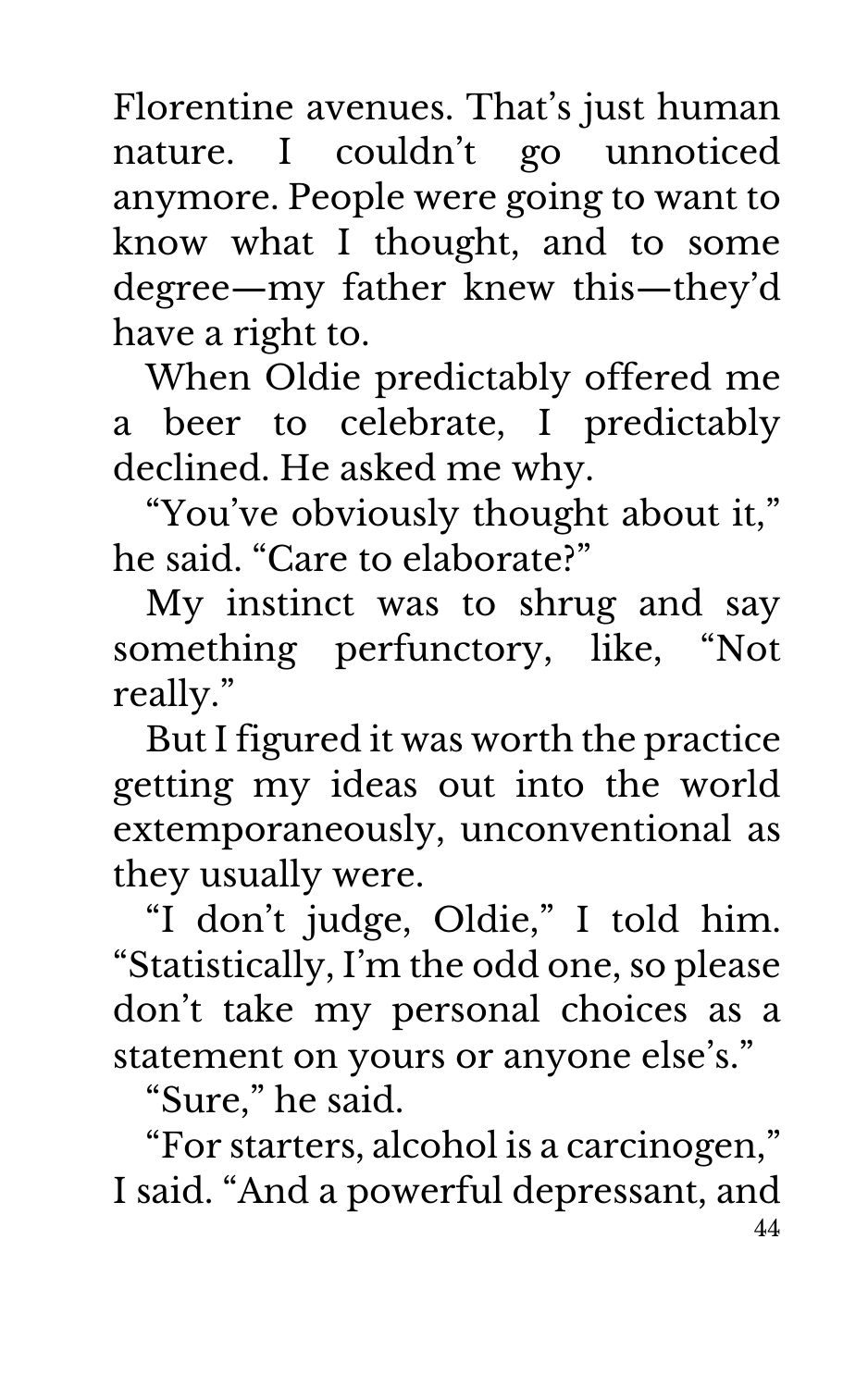you know I've always monitored my cognitive function closely, ever since the concussion. I have to be wary of depression."

"That's fair enough," he said, and I think he thought I was finished, but I wasn't.

"It's not just about feeling, though, Oldie. It's about perception. The entirety of the universe, its entire existence, is filtered through our perceptions of it. To adulterate that is to twist it into something it is not, to pollute our sense of everything. Our perceptions are too great a gift to corrupt, even for a time, because you never get that time back."

"All this time I thought you were just doing math problems when you got that look on your face and went quiet. I guess today I finally met Julian Hartsock the philosopher."

"I guess so," I said.

45 "You know, I've been thinking too," he said, sipping his beer. "You may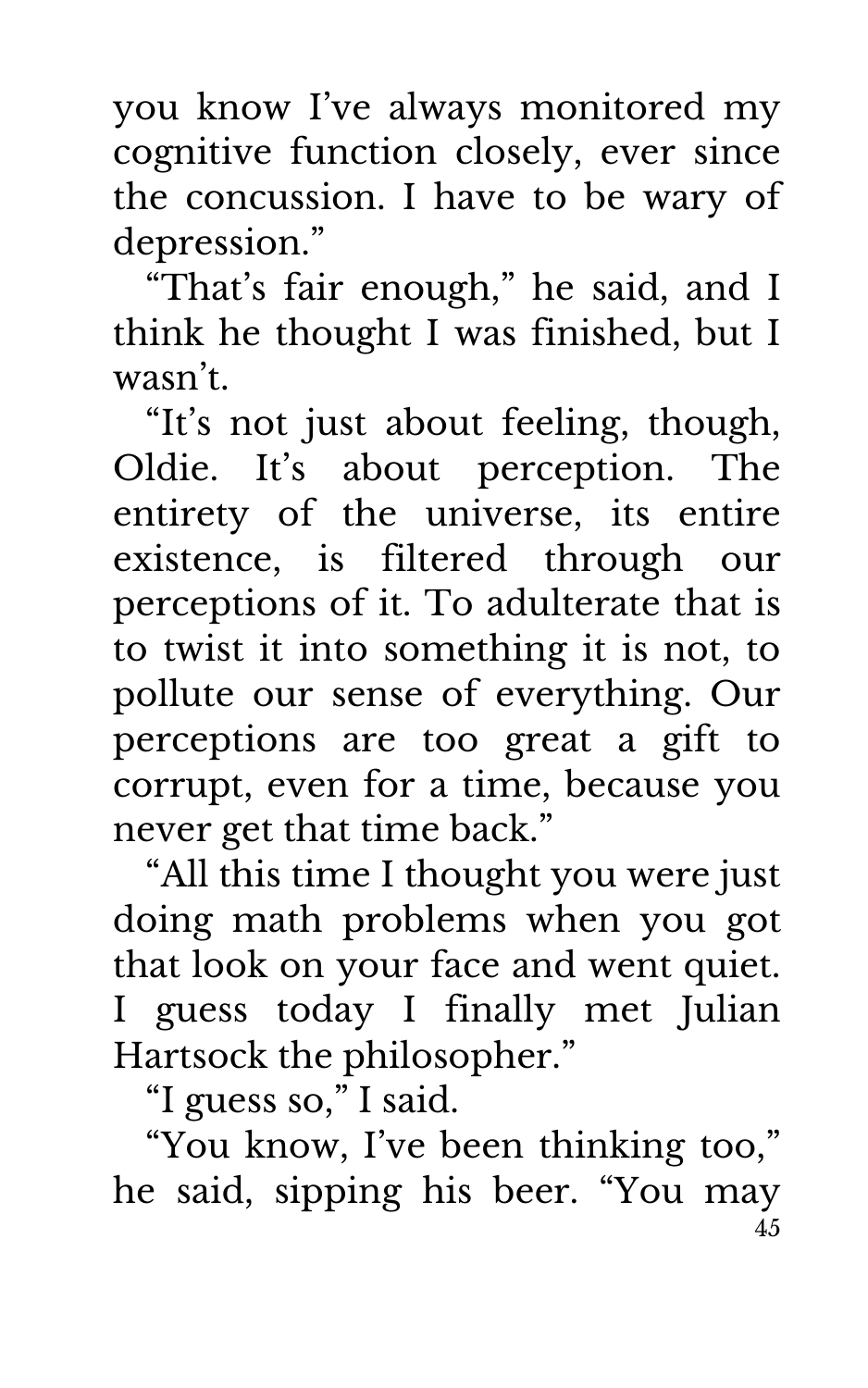know more about the future of the world than anyone else right now."

"It's possible," I said.

"You're going to need help to pull it off, Jules. People you can trust."

I nodded, and Oldie continued. "I'm doing okay for myself. I don't need anything from you, and I wouldn't ask. I might be able to help you, though, if you're willing to let me. I only have two questions for you."

"I'll answer if I can."

"How much would you need to get it financed privately? What are we talking, trillions, tens of trillions? I couldn't find you that, but I could tell you who you might want to start talking to."

I shook my head. "I told you it was easy, Oldie. It wasn't a materials problem at all. It was a conceptual problem."

"So?" he asked.

"Forty, maybe fifty billion dollars."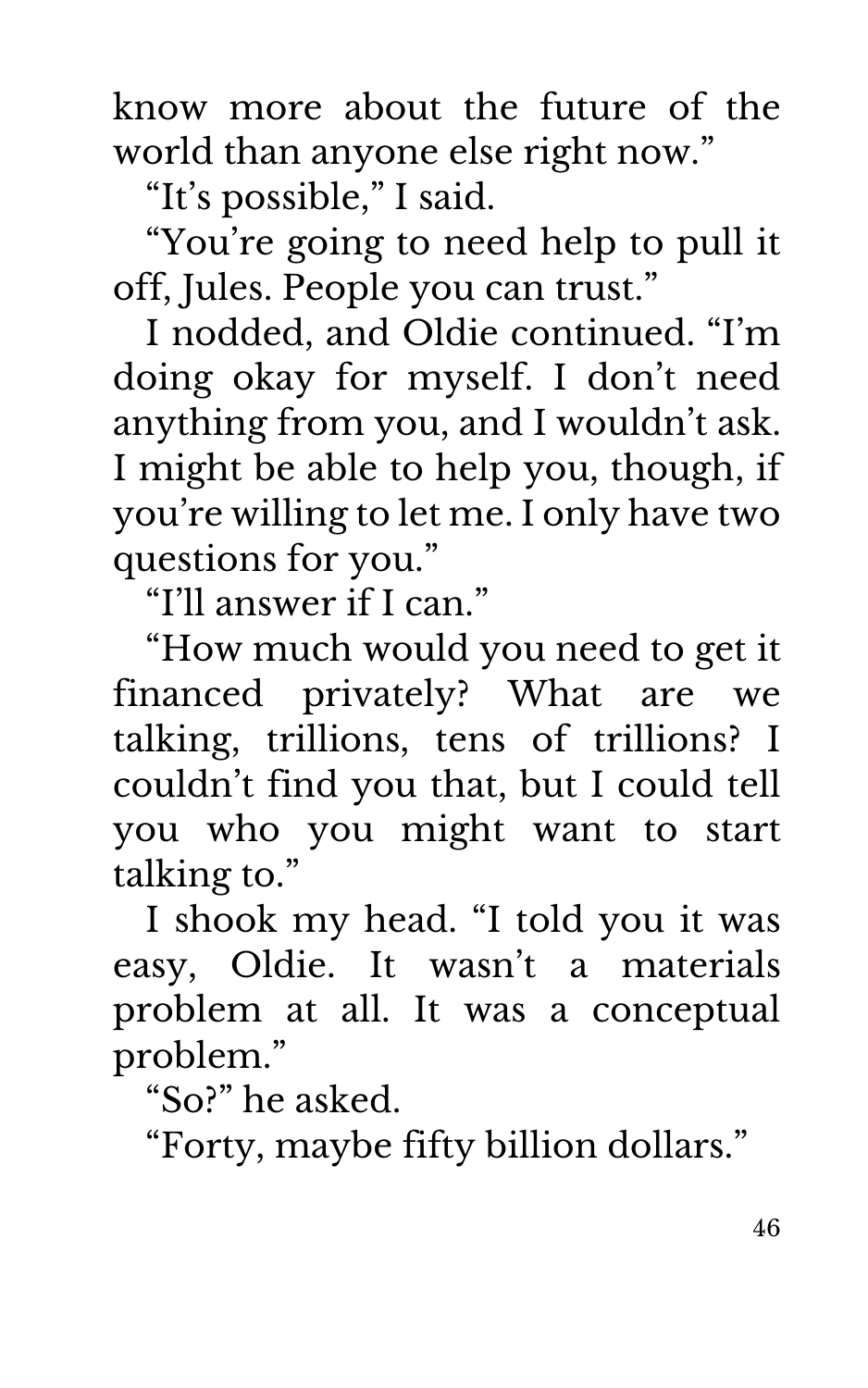"Jesus!" he said. "When? Twenty? Thirty years?"

"Ten, maybe fifteen at the outside. Maybe sooner."

"Gawd," he said, and I could see him doing the calculations in his head—the hundreds of thousands of dollars to put a kilogram into orbit suddenly cut down to a handful of dollars per kilogram; then the realization that the real money was more in what could be brought back to Earth at scale. That knowledge changed our perception of the universe.

47 Oldie's phone rang, and he had to take it. He was on-call on a colleague's boss's desk, part of the price he paid for skipping out early on a Friday afternoon. I found myself alone on his balcony, watching the sun go down over the Pacific, the sky flaring up a pure, deep red, the white of the sun reflecting off the ocean waves as they progressed toward the darkening sands off Pacific Palisades. I remember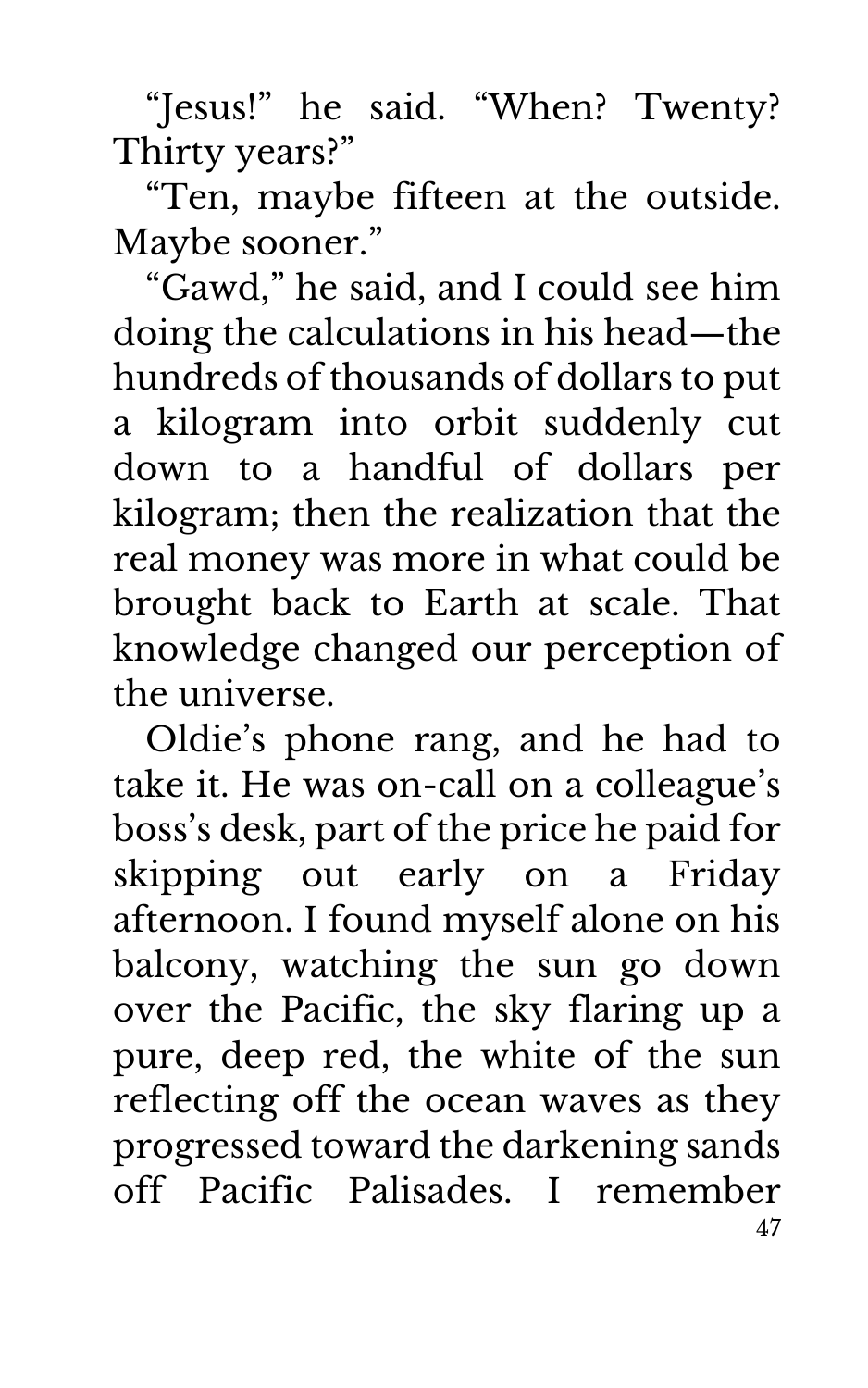looking behind me at the sliding door to Kevin Olsen's balcony thinking that behind me lay the path I'd been on, and there, intersecting that path, stood the fork to the road I would not travel. I was perfectly content with my decision about my path forward.

48 The air was cool, but the evening was perfect. I took note of a lone seagull playing in the light breeze before me, ducking into and out of the sunlight, each graceful arc a moment of sheer mathematical perfection. In that moment, the solutions seemed all around us, obvious in the air and the space before our eyes. We couldn't wait for the machines to save the world when we were perfectly capable of doing it ourselves. It was just like I'd told Oldie and Alexandra and Lawrence: the Hamamatsu materials problem was never about the materials; it was about making the materials disappear. Now, the truth was right there in front of me, diving in